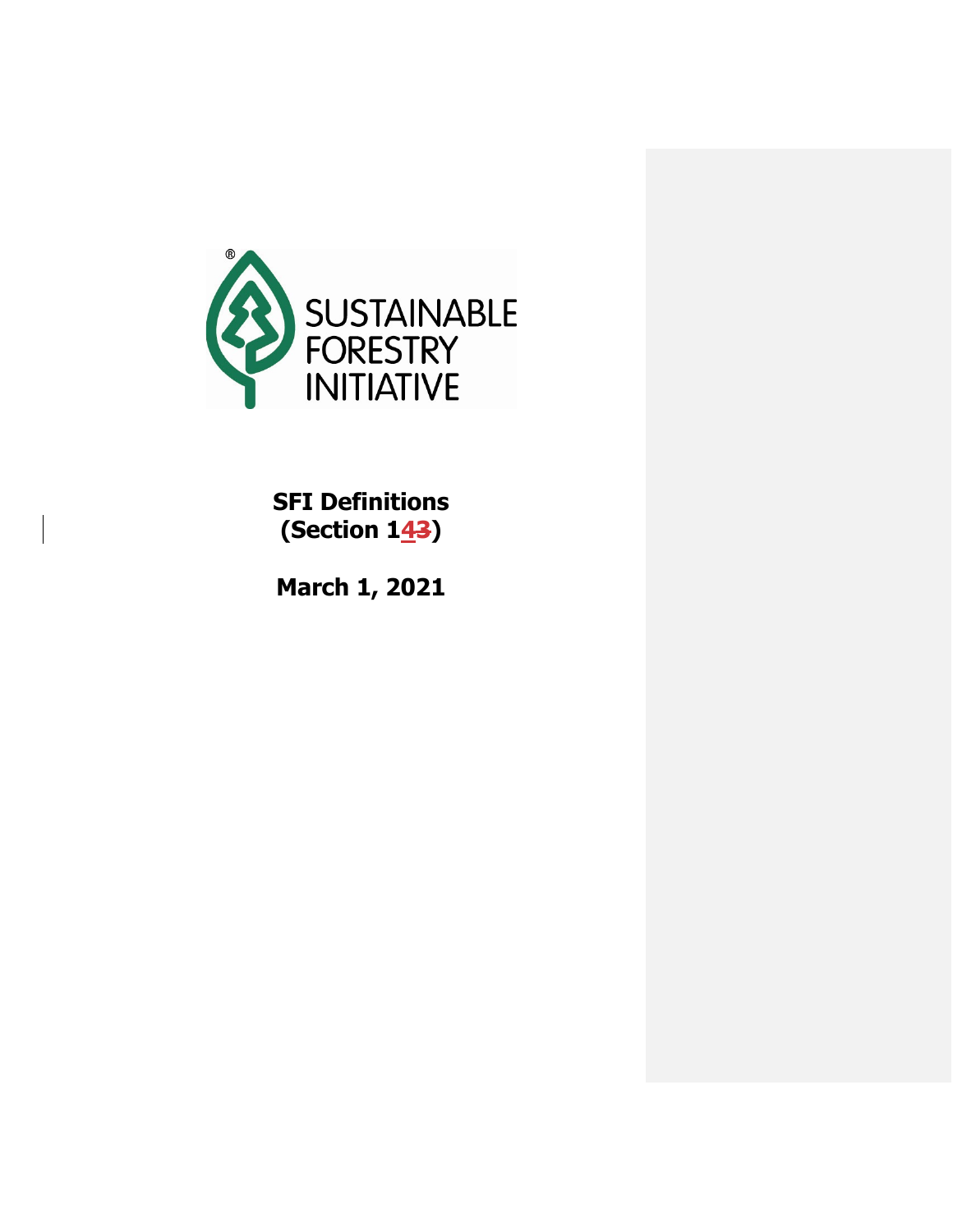## **The following definitions apply to** italicized **words in the Requirements for the SFI 202215-2019 Standards and Rules.**

**acceptable forest management standards:** These standards are all endorsed in the United

States and Canada by the Program for the Endorsement of Forest Certification schemes (PEFC).

• SFI 2022 Forest Management Standard

- Canadian Standards Association (CAN/CSA-Z809)
- Canadian Standards Association (CAN/CSA-Z804)

American Tree Farm System (ATFS) individual and group certification

**adaptation:** Climate change adaptation refers to actions that reduce the negative impact of climate change, while taking advantage of potential new opportunities. It involves adjusting policies and actions because of observed or expected changes in climate.

**afforestation:** Establishment of forest through planting and/or deliberate seeding on land that, until then, was under a different land use, implies a transformation of land use from non-forest to forest (source: FAO 2018). The establishment of a forest or *stand* in an area where the preceding vegetation or land use was not forest.

**Alliance for Zero Extinction:** A global initiative of biodiversity conservation organizations, which aims to prevent extinctions by identifying and safeguarding key sites where species are in imminent danger of disappearing. The goal of the Alliance is to create a front line of defense against extinction by eliminating threats and restoring *habitat* to allow species populations to rebound.

American Tree Farm System® (ATFS): A national *program* that promotes the sustainable management of forests through education and outreach to private forest landowners.

**aquatic habitat:** An area where water is the principal medium and that provides the resources and environmental conditions to support occupancy, survival survival, and reproduction by individuals of a given species.

**aquatic species:** Animals that live on or within water during some stage of their development.

**auditor:** A person with the competence to conduct an audit (ISO 19011:2002, 3.8).

**audit team:** One or more *auditors* conducting an audit, supported if needed by *technical* experts (ISO 19011:2002, 3.9).

**available regulatory action information:** Statistics or regulatory compliance data collected by a federal, state, provincial, or local government agency. Note: Although conformance with laws is the intent, certification bodies are directed to look for a spirit and general record of compliance rather than isolated or unusual instances of deviation.

**best management practices (BMPs):** A practice or combination of practices for *protection* of water quality that is determined by a federal, provincial, state, or local government or other responsible entity, after problem assessment, examination of alternative practices, and appropriate public participation, to be the most effective and practicable (including

SFI Definitions (Section 14) March 1, 2021 **Page 2** of 19

**Commented [SFI 1]:** New definition for Climate Smart Forestry Objective and guidance

**Commented [SFI 2]:** FAO definition which also aligns with PEFC definition of afforestation.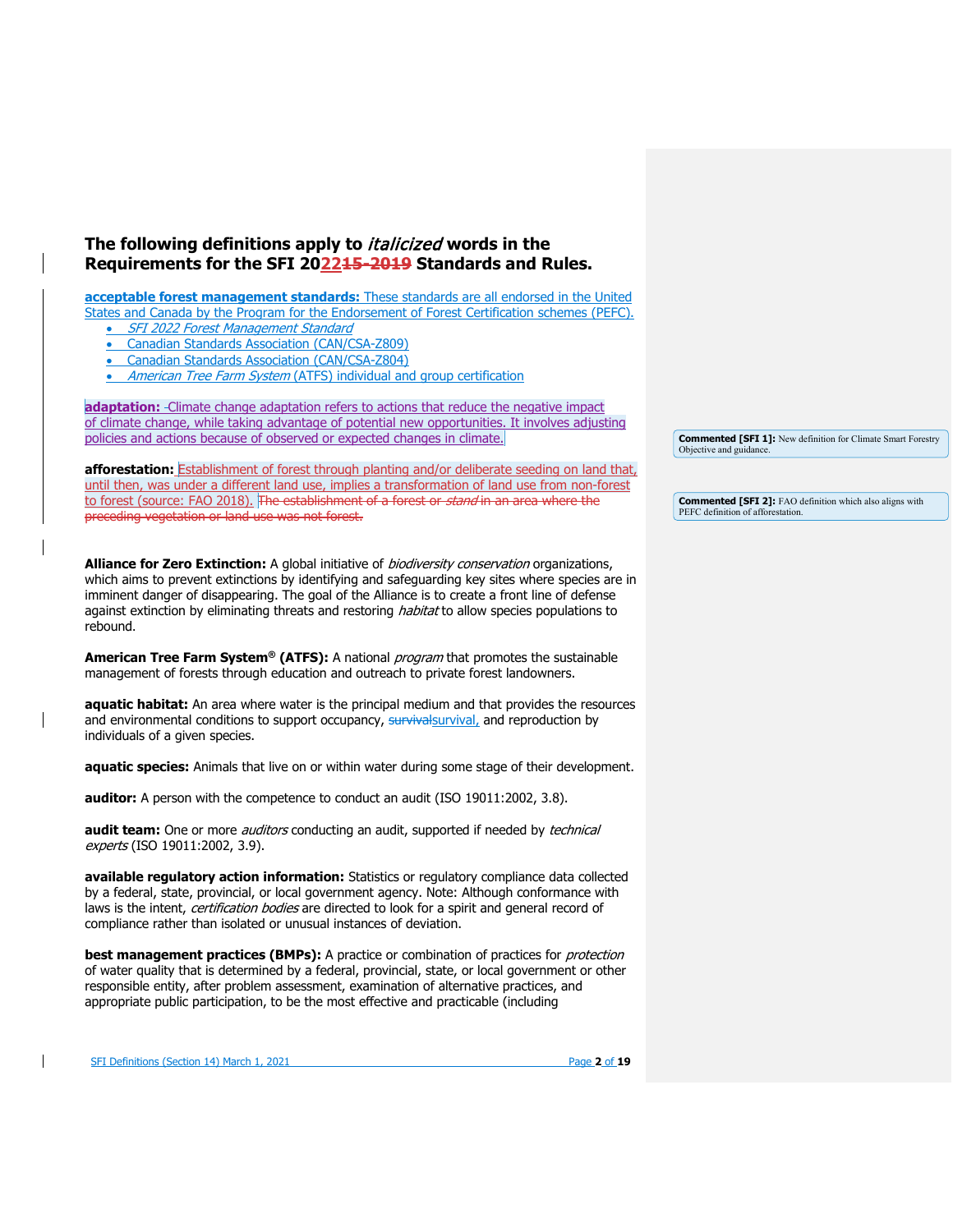technological, economic, and institutional considerations) means of conducting a forest management operation while addressing any environmental considerations.

**best scientific information:** Available factual information that is generally accepted by the broad scientific community. It includes but is not limited to peer-reviewed scientific information obtainable from any source, including government and non-governmental sources, that have been verified by field testing to the maximum extent feasible.

**Biodiversity hotspots:** A biogeographic conservation region with more than 1,500 endemic plant species and less than 30 percent of its historical extent. (Further information can be found under Descriptions of *Biodiversity Hotspots* and High Biodiversity Wilderness Areas in Section 6 – Guidance to SFI 2015-2019 Standards.)

**bioenergy feedstock:** Biomass used for the production ofto produce renewable energy. Biomass includes any organic products and byproducts derived from trees, plantsplants, and other biological organic matter, including limbs, bark and other cellulosic material, organic byproducts from wood pulping, and other biologically derived materials.

**biological diversity, biodiversity:** The variety and abundance of life forms, processes, functions, and structures of plants, animalsanimals, and other living organisms, including the relative complexity of species, communities, gene pools and ecosystems at spatial scales that range from local to regional to global.

**certification body:** An independent *third party* that is accredited by:

- ANSI-ASQ National Accreditation Board (ANAB) as being competent to conduct certifications to the SFI 202215-2019 Forest Management Standard, and SFI Fiber Sourcing Standard, SFI Chain-of-Custody Standard or SFI Certified Sourcing Standard, SFI Small Lands Group Certification Module, or SFI Small Scale Forest Management Module for Indigenous Peoples, Families and Communities.
- American National Standards Institute (ANSI) as being competent to conduct certifications to the SFI 2015-2019 Chain-of-Custody Standard.
- Standards Council of Canada (SCC) as being competent to conduct certifications to the SFI 2022 15-2019 Forest Management Standard, SFI Fiber Sourcing Standard, SFI Chain-of- Custody Standard or SFI Certified Sourcing Standard, SFI Small Lands Group Certification Module, or SFI Small Scale Forest Management Module for Indigenous Peoples, Families and Communities.

**certified area:** The forest area covered by a SFI 2022 Forest Management Standard or SFI Small-Scale Forest Management Module for Indigenous Peoples, Families and Communities certificate. In the group certification context, the certified area is the sum of forest areas of the participants and covered by a group forest certificate.

**certified content:** Raw material that can count towards the calculation of certified content percentages in chain-of-custody tracking. Below are the acceptable *certified content* sources.

**certified forest content:** Raw material from lands third-party certified to acceptable forest management standards.

**Commented [SFI 3]:** This guidance has been removed from Section 6, definition removed to align.

**Commented [SFI 4]:** Definition adapted from PEFC definition of "certified area". Needed for group forest management certification organizations.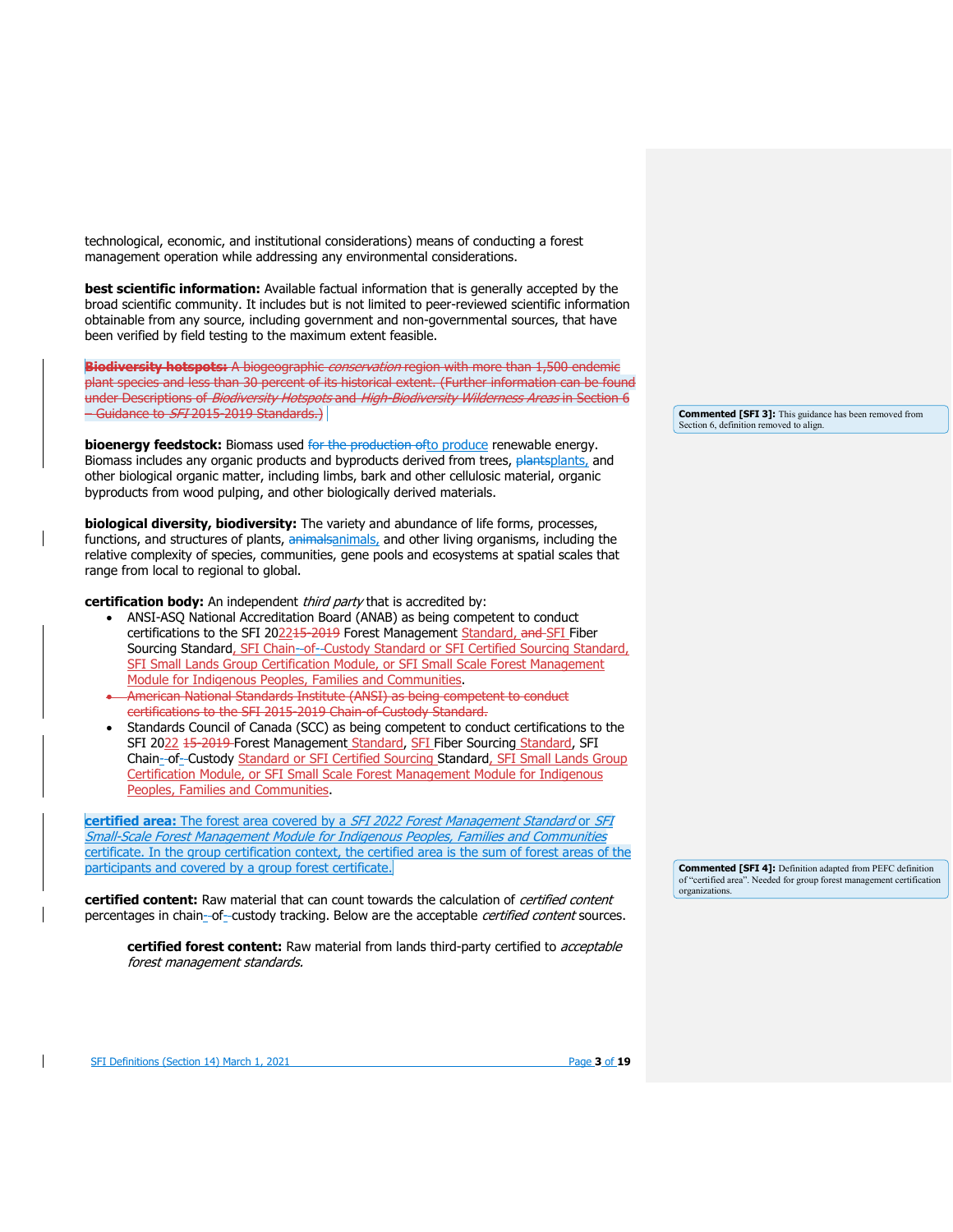**acceptable forest management standards:** These standards are all endorsed in the United States and Canada by the Program for the Endorsement of Forest Certification schemes (PEFC).

- SFI 202215-2019 Forest Management Standard
- Canadian Standards Association (CAN/CSA-Z809)
- Canadian Standards Association (CAN/CSA-Z804)
- American Tree Farm System (ATFS) individual and group certification.

**post-consumer recycled content:** Material generated by households or by commercial, industrial and institutional facilities in their role as end-users of the product, which can no longer be used for its intended purpose.

Any claims about post-consumer recycled content by Program Participants or label users shall be accurate and consistent with applicable law. Program Participants and label users are encouraged to consult the U.S. Federal Trade Commission's guidelines on environmental claims in product advertising and communication and the guidelines on environmental labeling and advertising issued by the Fair Business Practices Branch of Industry Canada's Competition Bureau, as appropriate, and to seek additional information and direction from national accreditation bodies, national standards bodies and national, state and provincial consumer protection and competition laws.

**pre-consumer recycled content:** Material diverted from the waste stream during a manufacturing process. It does not include materials such as rework, regrind or scrap generated in a process and capable of being reclaimed within the same process.

Any claims about pre-consumer recycled content by Program Participants or label users shall be accurate and consistent with applicable law. Program Participants and label users are encouraged to consult the U.S. Federal Trade Commission's guidelines on environmental claims in product advertising and communication and the guidelines on environmental labeling and advertising issued by the Fair Business Practices Branch of Industry Canada's Competition Bureau, as appropriate, and to seek additional information and direction from national accreditation bodies, national standards bodies and national, state and provincial consumer protection and competition laws.

**certified logging professional:** A qualified logging professional who has successfully completed and is a member in good standing, of a credible logger certification that includes an independent in-forest-verification of the *Certified Logging Professional program* recognized by the *SFI* Implementation Committee as meeting the criteria of Performance Measure 11.2 in the SFI 2015-2019 Forest Management Standard or Performance Measure 6.2 in the SFI 2015-2019 Fiber Sourcing Standard.

**certified logging company**: A Wood Producer that is recognized as a qualified logging professional who has successfully completed and is a participant member in good standing of a credible An entity that holds independent, in-the-forest verification of conformance with a logger certification program. recognized by the SFI Implementation Committee as meeting the criteria of PM 12.3 in the SFI Forest Management Standard or PM 6.3. in the SFI Fiber Sourcing Standard.) The logger certification program shall require its members to:

**Commented [SFI5]:** This definition removed following adoption of the definition for 'certified logging company'.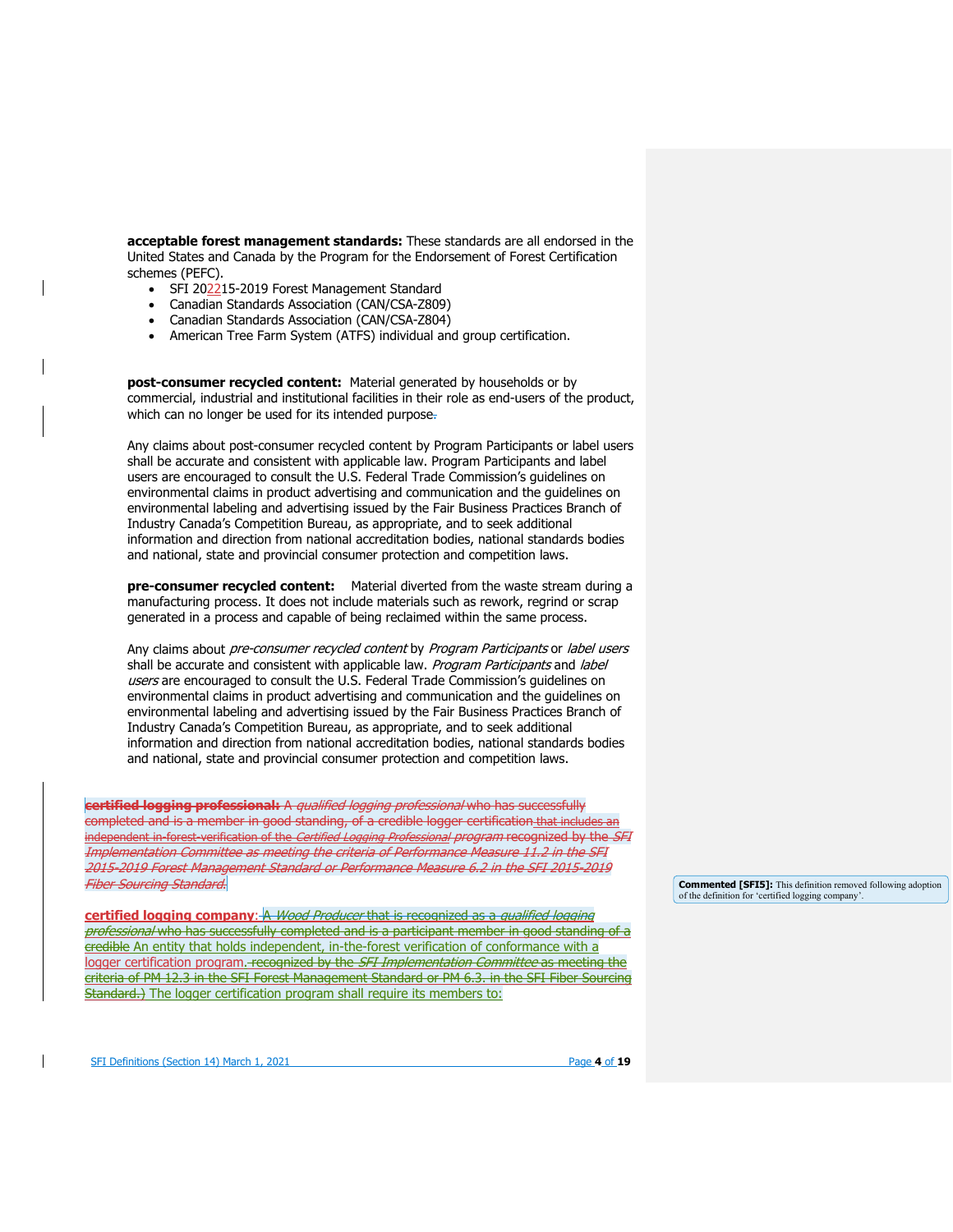- a. require its key personnel to complete SFI Implementation Committee approved qualified logging professional logger training program(s);
- b. comply with all applicable laws and regulations and measures to protect wildlife habitat including Forest with Exceptional Conservation Value (critically imperiled and imperiled species and ecological communities);
- use *best management practices* to protect water quality;
- adhere to a logging safety *program*;
- comply with acceptable silviculture and utilization standards;
- f. use aesthetic management techniques where applicable, and
- g. adhere to a management or harvest plan that is site specific and agreed to by the forest landowner.

**Certified Organization: Program Participant:** An organization certified by an accredited certification body to be in conformance with the SFI 202215-2019 Forest Management Standard, SFI Small-Scale Forest Management Module for Indigenous Peoples, Families and Communities and/or SFI 2022 15-2019 Fiber Sourcing Standard and/or SFI 202215-2019 Chain of Custody Standard and/or the SFI 2022 Certified Sourcing Standard.

**certified sourcing:** Raw material sourced from the following sources confirmed by a certification body:

- Fiber that conforms with the SFI 202215-2019 Fiber Sourcing Standard; and/or
- Pre-Consumer Recycled Content: Forest and tree-based material recovered from waste during a manufacturing process. Excluded is reutilization of materials such as rework, regrind or scrap generated in a process and capable of being reclaimed within the same process that generated it. Excluded are by-products resulting from primary production processes, such as sawmilling by-products (sawdust, chips, bark, etc.) or forestry residues (bark, chips from branches, roots, etc.) as they are not considered waste. Material diverted from the waste stream during a manufacturing process. It does not include materials such as rework, regrind or scrap generated in a process and capable of being reclaimed within the same process.

Any claims about pre-consumer recycled content by Program ParticipantsCertified OrganizationsCertified Organizations -or label users shall be accurate and consistent with applicable law. Program ParticipantsCertified OrganizationsCertified Organizations -and label users are encouraged to consult the U.S. Federal Trade Commission's guidelines on environmental claims in product advertising and communication and the guidelines on environmental labeling and advertising issued by the Fair Business Practices Branch of Industry Canada's Competition Bureau, as appropriate, and to seek additional information and direction from national accreditation bodies, national standards bodies and national, state and provincial consumer protection and competition laws; and/or

• Post-consumer Consumer recycled Recycled contentContent: Forest and tree-based material generated by households or by commercial, industrialindustrial, and institutional facilities in their role as end-users of the product which can no longer be used for its intended purpose. This includes returns of material from the distribution chain and material from salvage from demolition. Material generated by households or by commercial, industrial and institutional facilities in their role as end-users of the product, which can no longer be used for its intended purpose.

**Commented [SFI6]:** New definition Certified Logging Company Definition edited after 2nd Logger Training Subgroup call Sept 29.

**Commented [SFI 7]:** Aligns with PEFC Definition from ST 2002. The CoC Task Group determined this was a more complete definition.

**Commented [SFI 8]:** PEFC Definition from ST 2002. The CoC Task Group determined this was a more complete definition.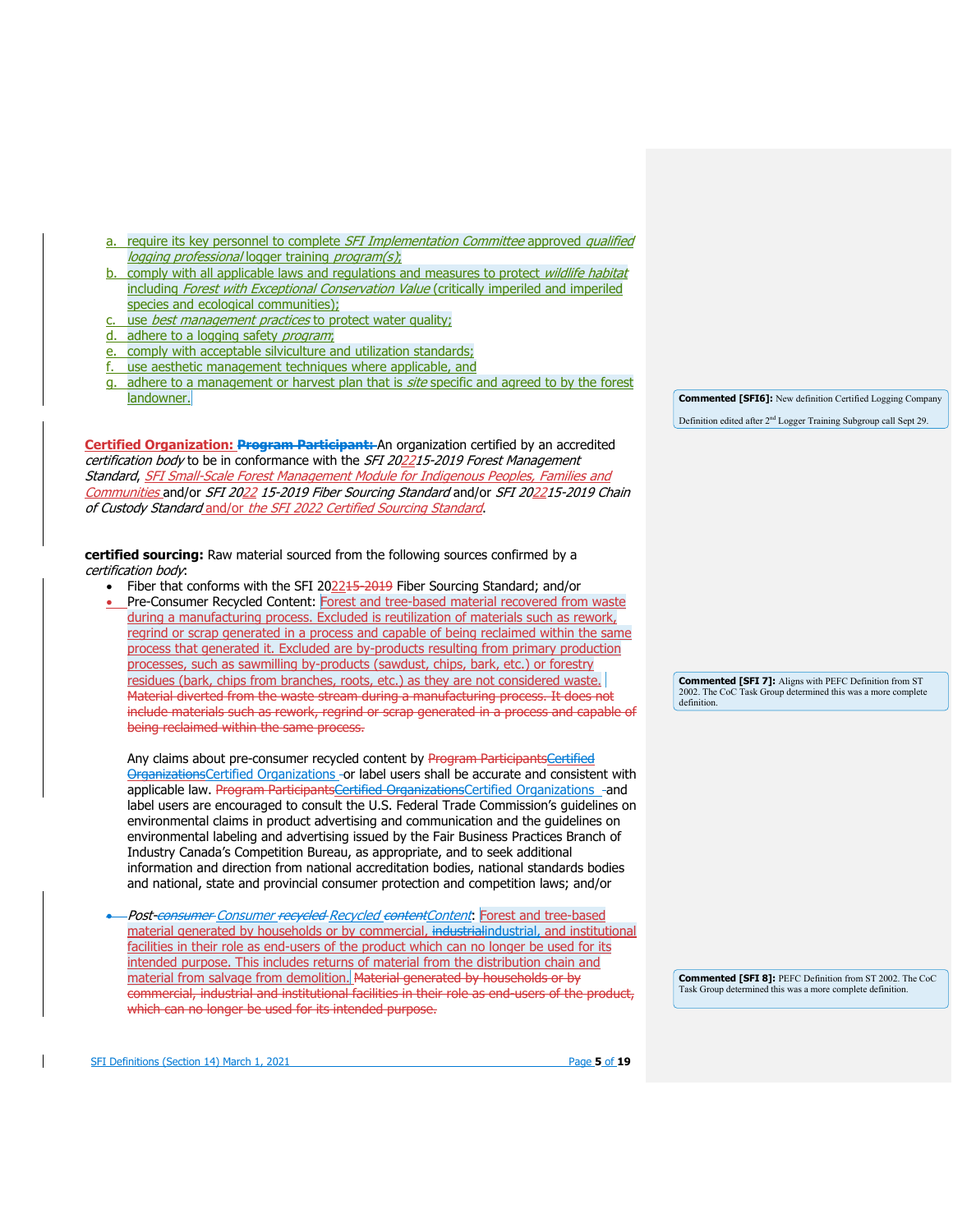Any claims about *post-consumer recycled content* by Program ParticipantsCertified OrganizationsCertified Organizations

and *label users* shall be accurate and consistent with applicable law. *Program* ParticipantsCertified Organizations Certified Organizations -and label users are encouraged to consult the U.S. Federal Trade Commission's guidelines on environmental claims in product advertising and communication and the guidelines on environmental labeling and advertising issued by the Fair Business Practices Branch of Industry Canada's Competition Bureau, as appropriate, and to seek additional information and direction from national accreditation bodies, national standards bodies, and national, state and provincial consumer protection and competition laws; and/or

- Certified forest content: Includes content from specific forest tracts that are third-party certified to conform with the SFI 202215-2019 Forest Management Standard or other acceptable forest management standards (e.g., CAN/CSA-Z809, CAN/CSA-Z804, and ATFS); and/or
- Non-controversial sources: If the raw material is sourced from outside of the United States and Canada, the organization shall establish adequate measures to ensure that the labeled products do not come from *controversial sources*. See Section 4, Part 74 or Section 5, Part 7 on the process to avoid *controversial sources*. Up to one third of the supply for *secondary producers* can come from *non-controversial sources* for use of the Certified Sourcing label; the other two-thirds must come from the sources defined under the certified sourcing definition\_- fiber that conforms with the SFI 202245-2019 Fiber Sourcing Standard, and/or pre-consumer recycled content, and/or post-consumer recycled content, and/or certified forest content.

**claim period:** Time period for which the chain-of-custody claim applies.

**climate change:** A change in the state of the climate that can be identified (e.g., by using statistical tests) by changes in the mean and/or the variability of its properties and that persists for an extended period typically decades or longer. Climate change may be due to natural internal processes or external forcing's or to persistent anthropogenic changes in the composition of the atmosphere or in land use. Note: Taken from the Intergovernmental Panel on Climate Change (IPPC).

**conservation:** 1. Protection of plant and animal habitat. 2. The management of a renewable natural resource with the objective of sustaining its *productivity* in perpetuity while providing for human use compatible with sustainability of the resource.

## **controversial sources:**

•

- a. Forest activities which are not in compliance with applicable state, provincial, federal, or international laws.
- b. Forest activities which are contributing to regional declines in *habitat conservation* and species protection (including biodiversity and special sites, Alliance for Zero Extinction sites and key Biodiversity Areas, threatened and endangered species).
- Conversion sources originating from regions experiencing forest area decline.

**Commented [SFI 9]:** Expanded definition aligns with PEFC definition of Controversial Sources.

**Commented [SFI 10]:** Avoidance of Controversial Sources accepted edit to retain in the definition.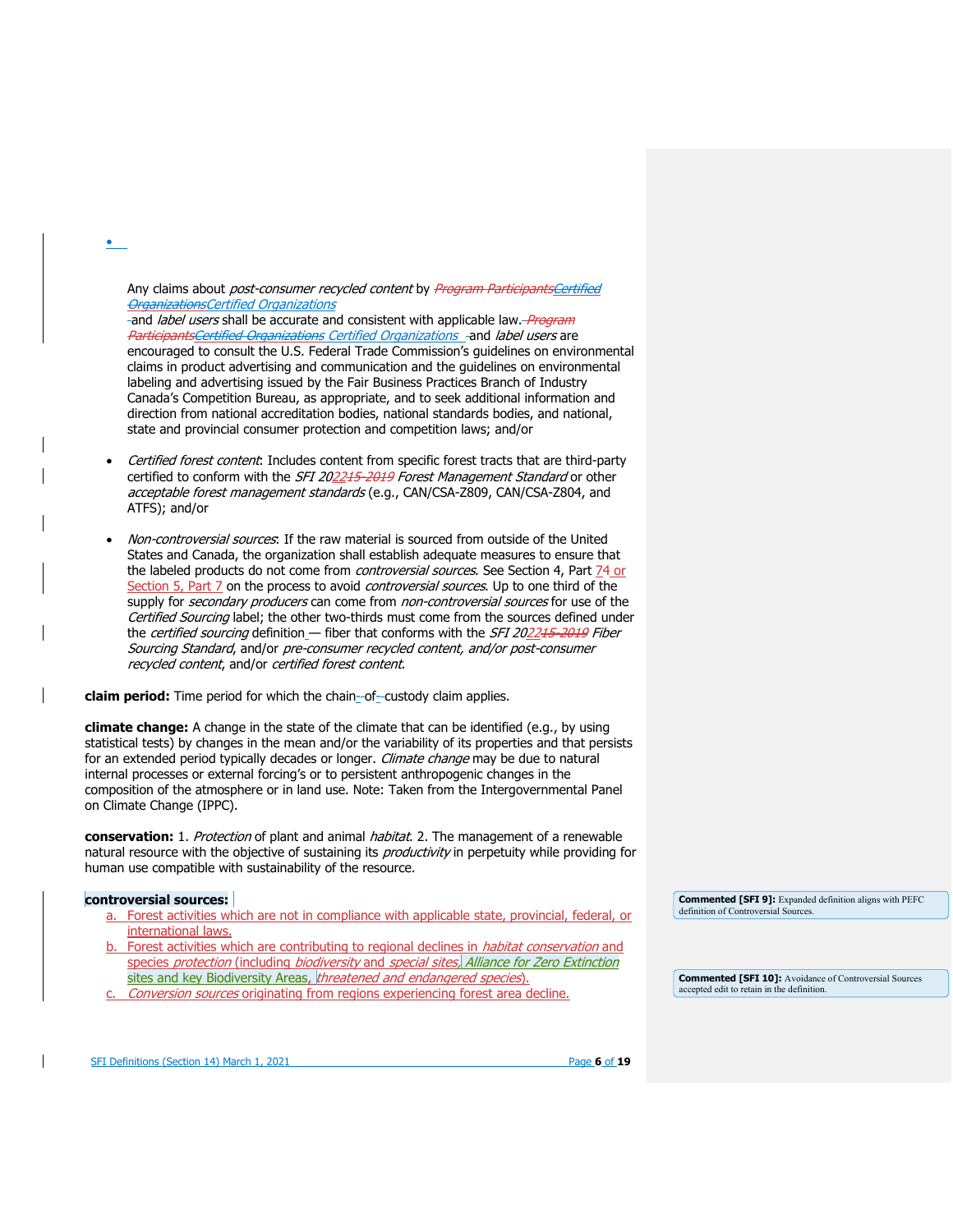- d. Forest activities where the spirit of the ILO Declaration on Fundamental Principles and Rights at work (1998) are not met.
- e. Forest activities where the spirit of the United Nations Declaration on the Rights of Indigenous Peoples (2007) are not met.
- Fiber sourced from areas without effective social laws
- g. Illegal Logging including trade in CITES (The Convention on International Trade in Endangered Species of Wild Fauna and Flora) listed species.
- Conflict Timber.
- a.i. Genetically modified trees via forest tree biotechnology.

a. Forest activities which are not in compliance with applicable state, provincial or federal laws, particularly as they may relate to:

- conversion sources,
- legally required *protection* of *threatened and endangered* species,

• requirements of CITES (The Convention on International Trade in Endangered Species of Wild Fauna and Flora)

• legally required management of areas with designated high environmental and cultural values,

• labor regulations relating to forest workers,

**•** Indigenous Peoples' property, tenure and use rights.

- b. Fiber sourced from *illegal logging*.
- c. Fiber sourced from areas without effective social laws.

**illegal logging:** Harvesting and trading of wood fiber in violation of applicable laws and regulations in the country of harvest.

**fiber sourced from areas without effective social laws:** The United States and Canada have a strong legal framework. Fiber from countries without effective laws addressing the following will need a risk assessment:

- 1. workers' health and safety;
- 2. fair labor practices;
- 3. Indigenous Peoples' rights;
- 4. anti-discrimination and anti-harassment measures;
- 5. prevailing wages; and
- 6. workers' right to organize.

**conflict timber:** "Timber that has been traded at some point in the chain of custody by armed groups, be they rebel factions or regular soldiers, or by a civilian administration involved in armed conflict or its representatives, either to perpetuate conflict or take advantage of conflict situations for personal gain. (...) Conflict timber is not necessarily illegal." Note: Definition in quotations as used by the United Nations Environment Programme.

**conversion sources:** Roundwood and/or chips produced from conversion of forestland to other land uses resulting in regional forest area decline. Manufacturers cannot include it when calculating certified forest content.

**crew:** An organized group of forest workers under the leadership of a designated person at a single site. A crew might contain a single person or dozens depending on the task and operation involved.

**Commented [SFI 11]:** Definition edited to align with new definition of controversial sources.

**Commented [SFI12]:** New definition.

SFI Definitions (Section 14) March 1, 2021 Page **7** of **19**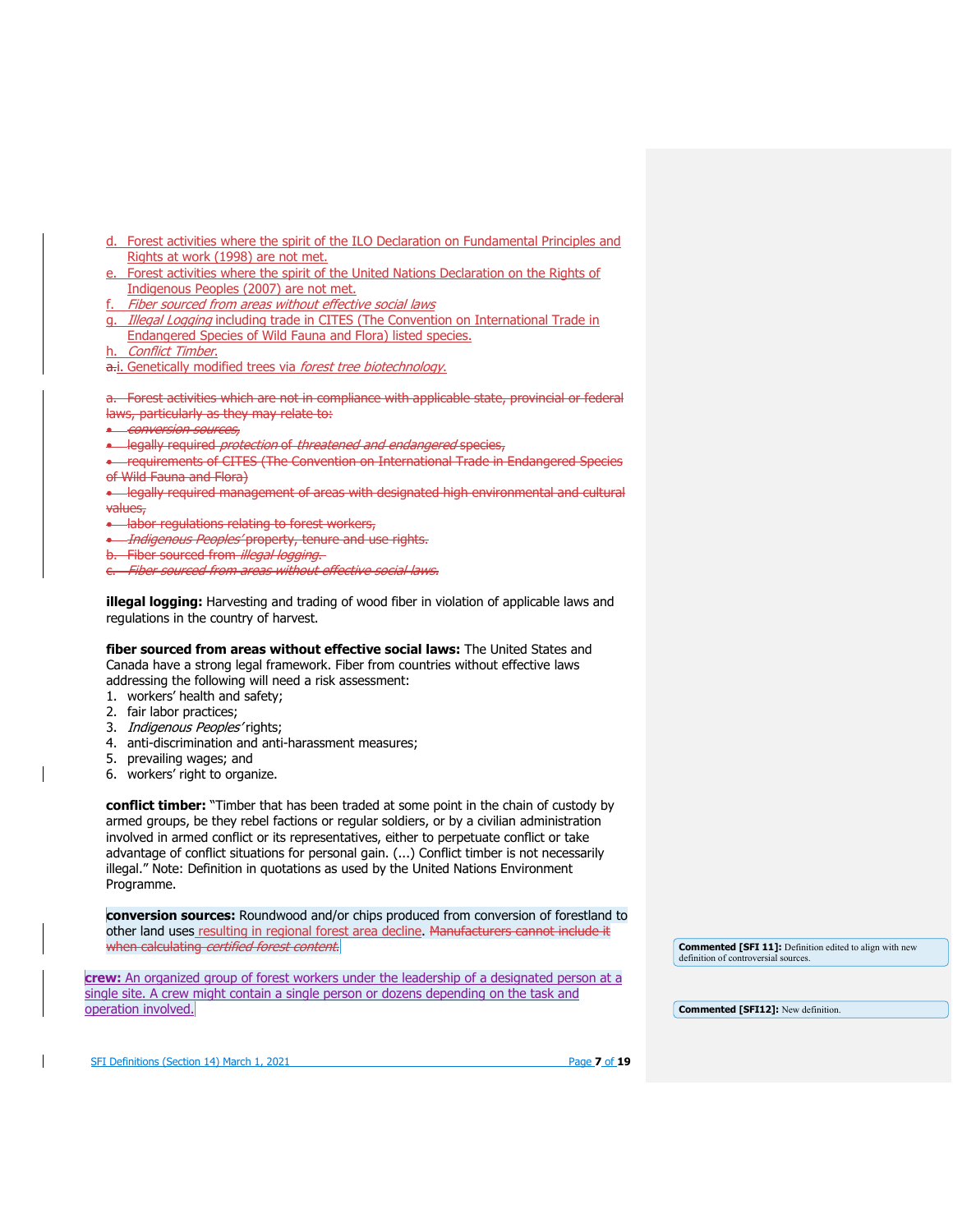**critically imperiled:** A plant or animal or community, often referred to as G1, that is globally extremely rare or, because of some factor(s), especially vulnerable to extinction. Typically, five or fewer occurrences or populations remain, or very few individuals (<1,000), acres (<2,000 acres or 809 hectares), or linear miles (<10 miles or 16 kilometers) exist. (Further information can be found under *Forests with Exceptional Conservation Value* in Section 6 —– Guidance to SFI 2015-2019 Standards.)

**culturally important:** Having significance for or being representative of human activities or beliefs (e.g., documented areas such as cemeteries, sacred sites).

**degree:** A professional academic degree (e.g., bachelor's) or equivalent.

**direct supplier:** An individual or organization with whom a *Certified Organization Certified* OrganizationProgram Participant has a direct contractual relationship for fiber sourcing.

**ecologically important**: Ecologically important can be defined as applying to *natural* communities, biological, ecological, or physical features which, either by themselves or in a network, contribute significantly to an ecosystem's productivity, *biodiversity*, and resilience. Ecologically important areas may be so identified by the inclusion viable occurrences of species or natural communities that are integral to the identity or function of an ecosystem, but which may be relatively uncommon on the landscape, including species or ecological communities with a high "S-Rank" or "G-Rank" from NatureServe, subject to the discretion of the Certified Organization.

**economic viability:** The economic incentive necessary to keep forest ownerships profitable and competitive, and to keep people gainfully employed.

**ecosystem services:** Components of nature, directly enjoyed, consumed, or used to yield human well-being.

**exotic tree species:** A tree species introduced from outside its natural range. This does not include species that have become naturalized in an area and have a naturally reproducing population. (Note: Hybrids of *native* species or *native* plants that have been derived from genetic tree improvement and biotechnology *programs* are not considered exotic species.)

**fiber sourced from areas without effective social laws:** The United States and Canada have a strong legal framework. Fiber from countries without effective laws addressing the following will need a risk assessment:

- a. workers' health and safety;
- b. fair labor practices;
- c. Indigenous Peoples' rights;
- d. anti-discrimination and anti-harassment measures;
- e. prevailing wages; and
- f. workers' right to organize.

**fiber sourcing:** Acquisition of roundwood (e.g., sawlogs or pulpwood) and field-manufactured or primary-mill residual chips, pulp, and veneer to support a forest products facility.

**Commented [SFI13]:** Forest Conservation Subgroup Edit – Sept. 23 call.

**Commented [SFI 14]:** Forest Conservation Subgroup accepted edit.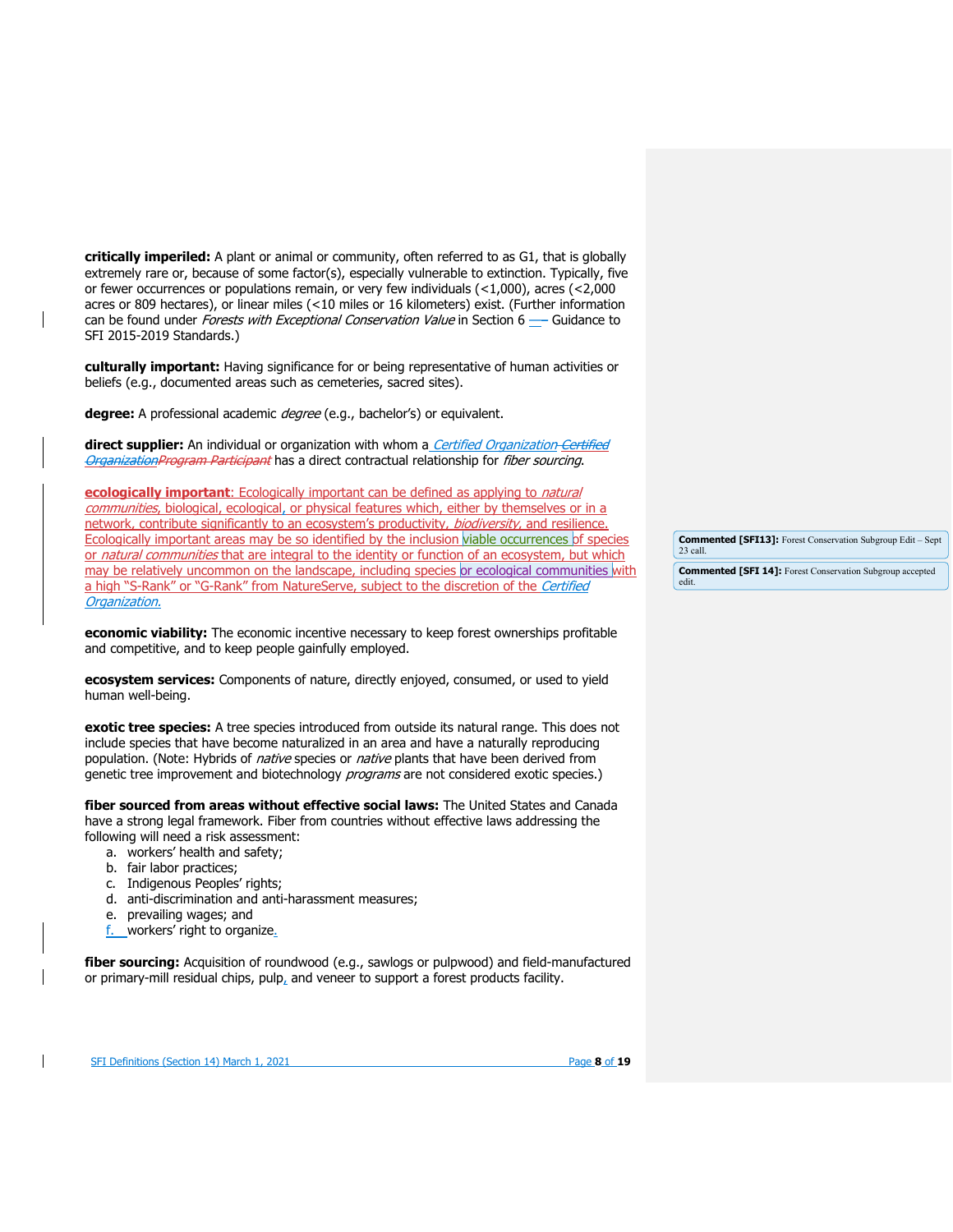**forest cover type:** Classification of a forest *stand* by the dominant tree species or combination of tree species present. Unless required to use a regulatory system of forest cover type classification the *Certified Organization <del>Certified OrganizationProgram Participant</del> shall use the* Society of American Foresters Forest Cover Types of the United States and Canada (Eyre, 1980).

**forest health:** The perceived condition of a forest derived from concerns about such factors as its age, structure, composition, function, vigor, presence of unusual levels of insects or disease, and resilience to disturbance.

**forest inventory:** 1. A set of objective sampling methods that quantify the spatial distribution, composition, and rates of change of forest parameters within specified levels of precision for management purposes. 2. The listing of data from such a survey.

**Forest Legacy Program:** The Forest Legacy Program, a voluntary U.S. government program in partnership with the states, supports state efforts to *protect* environmentally sensitive forest lands that are privately owned.

**forest tree biotechnology:** As commonly used, forest tree biotechnology encompasses structural and functional studies of genes and genomes (including development and application of genetic markers); various methods of vegetative reproduction such as micropropagation, tissue culture, and somatic embryogenesis; and genetic engineering modification (GEM), which is the physical manipulation and asexual insertion of genes into organisms.

**forestry:** The profession embracing the science, art, and practice of creating, managing, using and conserving forests and associated resources for human benefit and in a sustainable manner to meet desired goals, needs and values.

**forestry enterprise:** A business engaged in the management of forestland, having its own functions and administration, and comprising one or more operating units (this does not include independent contractors).

**Forests with Exceptional Conservation Value:** Critically imperiled (G1) and imperiled (G2) species and ecological communities.

**critically imperiled:** A plant or animal or community, often referred to as G1, that is globally extremely rare or, because of some factor(s), especially vulnerable to extinction. Typically, five or fewer occurrences or populations remain, or very few individuals (<1,000), acres (<2,000 acres or 809 hectares), or linear miles (<10 miles or 16 kilometers) exist (Further information can be found under Forests with Exceptional Conservation Value in Section 76 of the SFI 2022 Standards and Rules).

**imperiled:** A plant or animal or community, often referred to as G2, that is globally rare or, because of some factor(s), is very vulnerable to extinction or elimination. Typically, six to 20 occurrences, or few remaining individuals (1,000 to 3,000), or acres (2,000 to 10,000 acres or 809 to 4,047 hectares), or linear miles (10 to 50 miles or 16 to 80.5 kilometers) exist. (Further information can be found under Forests with Exceptional Conservation Value in Section 76 of the SFI 2022 Standards and Rules.)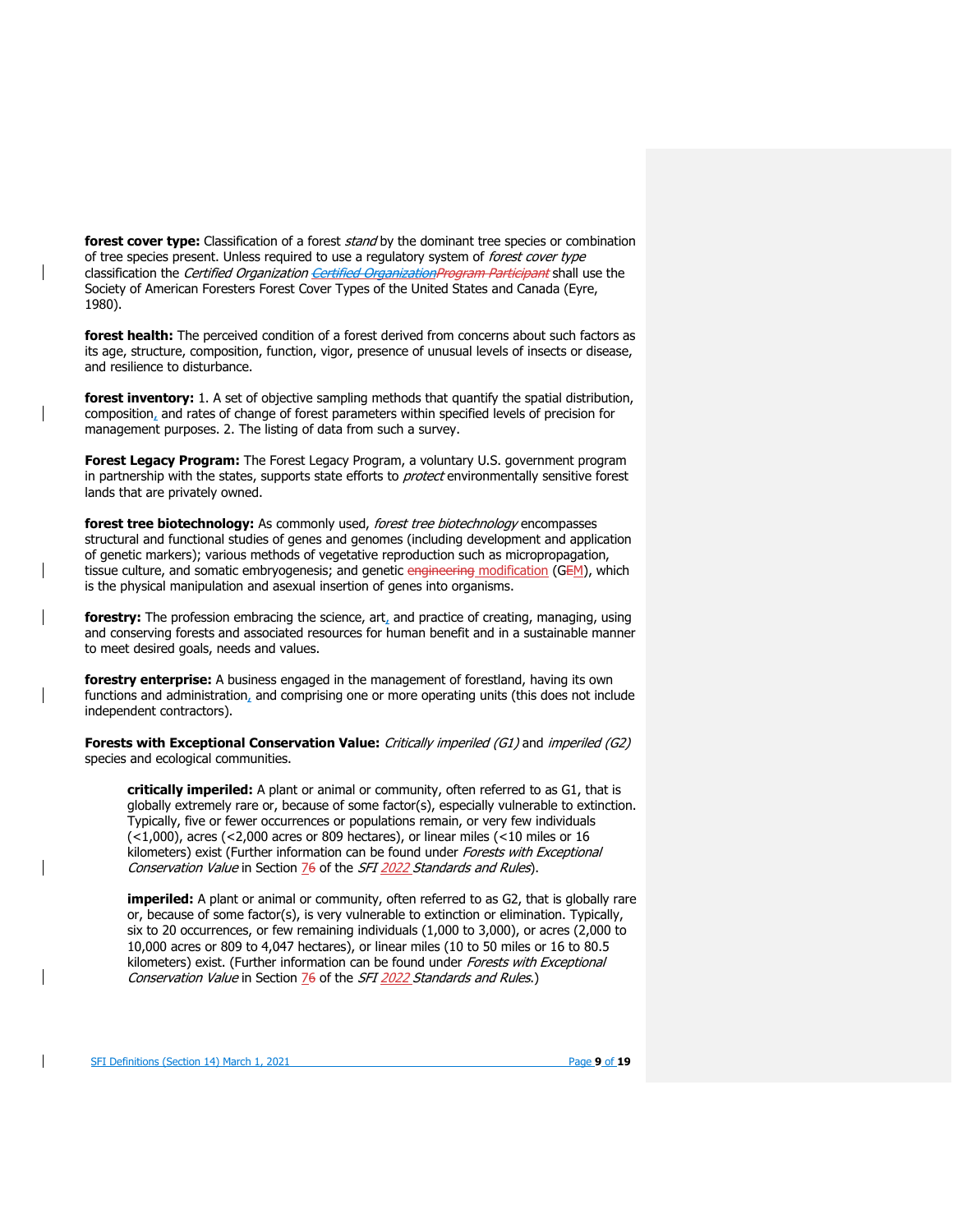**geographic information system (GIS):** An organized collection of computer systems, personnel, knowledge, and procedures designed to capture, store, update, manipulate, analyze, report and display forms of geographically referenced information and descriptive information.

**green-up requirement:** Previously clearcut harvest areas must have trees at least 3 years old or 5 feet (1.5 meters) high at the desired level of stocking before adjacent areas are clearcut.

**group certification organization:** A specific type of multi-site organization where forest owners, forest owners' organizations, forest managers, forest products manufacturers or forest products distributors without a pre-existing legal or contractual link can form a group for the purposes of achieving certification and gaining eligibility for a sampling approach to certification audits.

**group member:** A forest owner/manager, manufacturing or processing organization covered by the group certificate, who has the ability to implement the requirements of the certification standard.

**growing stock:** All the trees growing in a forest or in a specified part of it that meet specified standards of size, quality, and vigor; generally expressed in terms of number or volume.

**growth and drain:** The average annual net increase in the volume of trees during the period between inventories (including the increment in net volume of trees at the beginning of the specific year surviving to its end, plus the net volume of trees reaching the minimum size class during the year, minus the volume of trees that died during the year, and minus the net volume of trees that became cull trees during the year) minus the net volume of *growing stock* trees removed from the *forest inventory* during a specified year by harvesting, cultural operations such as timber *stand* improvement, or land clearing.

**growth-and-yield model:** A set of relationships, usually expressed as equations, and embodied in a computer program or tables, that provides estimates of future stand development given initial *stand* conditions and a specified management regime.

**habitat:** 1. A unit area of environment. 2. The place, natural or otherwise (including climate, food, cover and water) where an individual or population of animals or plants naturally or normally lives and develops.

**high-biodiversity wilderness areas:** The world's largest-remaining tracts of tropical forest that are more than 75% percent intact. These areas are characterized by extraordinary biological richness, including exceptional concentrations of endemic species, and are also of crucial importance to climate regulation, watershed *protection*, and maintenance of traditional Indigenous lifestyles (Further information can be found under Descriptions of Biodiversity Hotspots and High-Biodiversity Wilderness Areas in Section 6 of the SFI requirements document).

**illegal logging:** Harvesting and trading of wood fiber in violation of applicable laws and regulations in the country of harvest (including trade in CITES (The Convention on International Trade in Endangered Species of Wild Fauna and Flora) listed species.

**imperiled:** A plant or animal or community, often referred to as G2, that is globally rare or, because of some factor(s), is very vulnerable to extinction or elimination. Typically, six to 20 **Commented [SFI 15]:** Definition moved from SFI Section 10 – Appendix 2: Group Certification Organizations.

**Commented [SFI 16]:** Adapted from PEFC ST 1002 -2018 Group Forest Management Certification. Needed for group certification organizations.

**Commented [SFI 17]:** Guidance for biodiversity hotspots removed from Section 6 so definition revised accordingly.

**Commented [SFI 18]:** Definition updated to include CITES for alignment with new 'controversial sources' definition.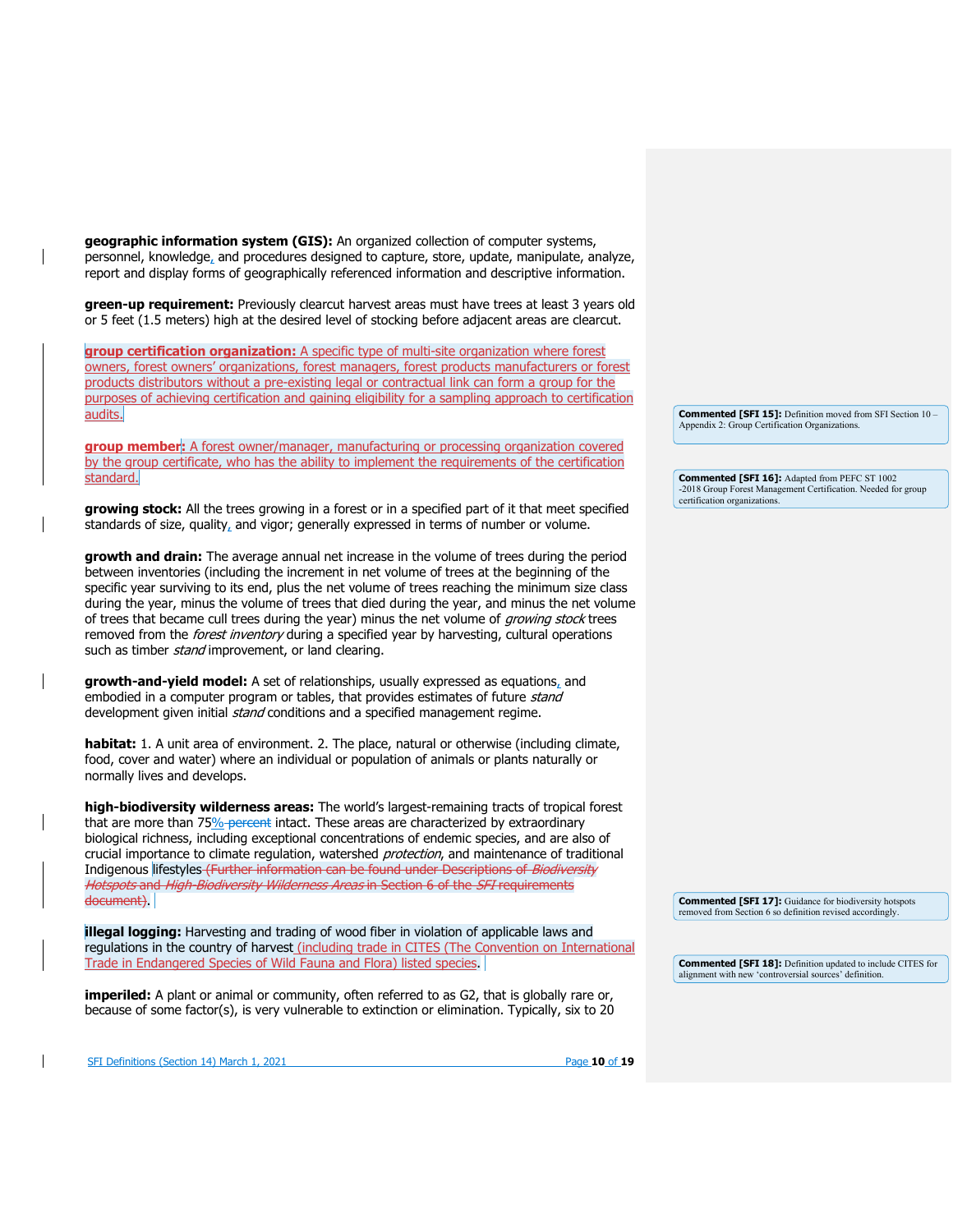occurrences, or few remaining individuals (1,000 to 3,000), or acres (2,000 to 10,000 acres or 809 to 4047 hectares), or linear miles (10 to 50 miles or 16 to 80.5 kilometers) exist. (Further information can be found under *Forests with Exceptional Conservation Value* in SFI Section 6  $\pm$ - Guidance to SFI 202215-2019 Standards.)

**improved planting stock:** Products of tree improvement *programs* in which the parent trees were selected through Mendelian crosses for increased growth, pest resistance, or other desirable characteristics.

**indicator:** In the *SFI program*, aA specific metric that provides information about an organization's *forestry* and environmental performance, and that is integral to assessing conformance to the SFI 202215-2019 Standards' objectives and performance measures.

Indigenous Peoples: Inclusive of all *Indigenous Peoples* residing in Canada and the United States. More specifically, "*Indigenous Peoples*" is are defined in the United States as members of federally recognized tribes and in Canada as those peoples that are recognized defined by section 35(2) of the Constitution Act, 1982.

In the United States, the US Department of Interior: Bureau of Indian Affairs publishes a list of each of the 57366 [federally recognized tribes.](https://www.bia.gov/bia/ois/tribal-leaders-directory/) The list is found at the following address: http://www.bia.gov/WhoWeAre/BIA/OIS/TribalGovernmentServices/TribalDirectory/ https://www.bia.gov/bia/ois/tribal-leaders-directory/

In Canada, Aboriginal Indigenous Affairs and Northern AffairsDevelopment Canada provides a list of the 61933 [recognized registered](https://fnp-ppn.aadnc-aandc.gc.ca/fnp/Main/Search/SearchFN.aspx?lang=eng) First Nations by province Indian Bands. The list of First NationsIndian Bands divided by province is found at: http://pse5-esd5.ainc-inac.gc.ca/fnp/Main/Search/SearchFN.aspx?lang=eng https://fnp-ppn.aadnc-aandc.gc.ca/fnp/Main/Search/SearchFN.aspx?lang=eng

Rights-holding Métis communities in Canada, as per S. 35(2) of the *Constitution Act*, 1982, include but are not limited to governing members of the Métis National Council as well as the Métis Settlements General Council.<sup>"</sup>

**integrated pest management:** The maintenance of destructive agents, including insects at tolerable levels, by the planned use of a variety of preventive, suppressive or regulatory tactics and strategies that are ecologically and economically efficient and socially acceptable. The careful consideration of all available pest control techniques and subsequent integration of appropriate measures that discourage the development of pest populations and keep pesticides and other interventions to levels that are economically justified and reduce or minimize risks to human health and the environment (source: FAO 2018).

**invasive species(invasive)exotic plants and animals:** Species introduced from another country or geographic region outside its natural range that may have fewer natural population controls in the new environment, becoming a pest or nuisance species.

**label users:** Any *Program ParticipantCertified Organization*, label licensee, secondary manufacturer, publisher, printer, retailer or distributor who has obtained a license to use the label; met Section 5 - Rules For Use Of SFI On-and Off-Product Labels; and obtained approval from the SFI Office of Label Use and Licensing to use the SFI on-product label for at least one product or manufacturing unit.

SFI Definitions (Section 14) March 1, 2021 **Page 11** of **19** 

**Commented [SFI 19]:** Definition updated with current URLs of federally recognized tribes/FNs. New paragraph regarding the Metis in Canada added.

**Commented [SFI 20]:** FAO definition for Iintegrated Pest Management. Also used by PEFC.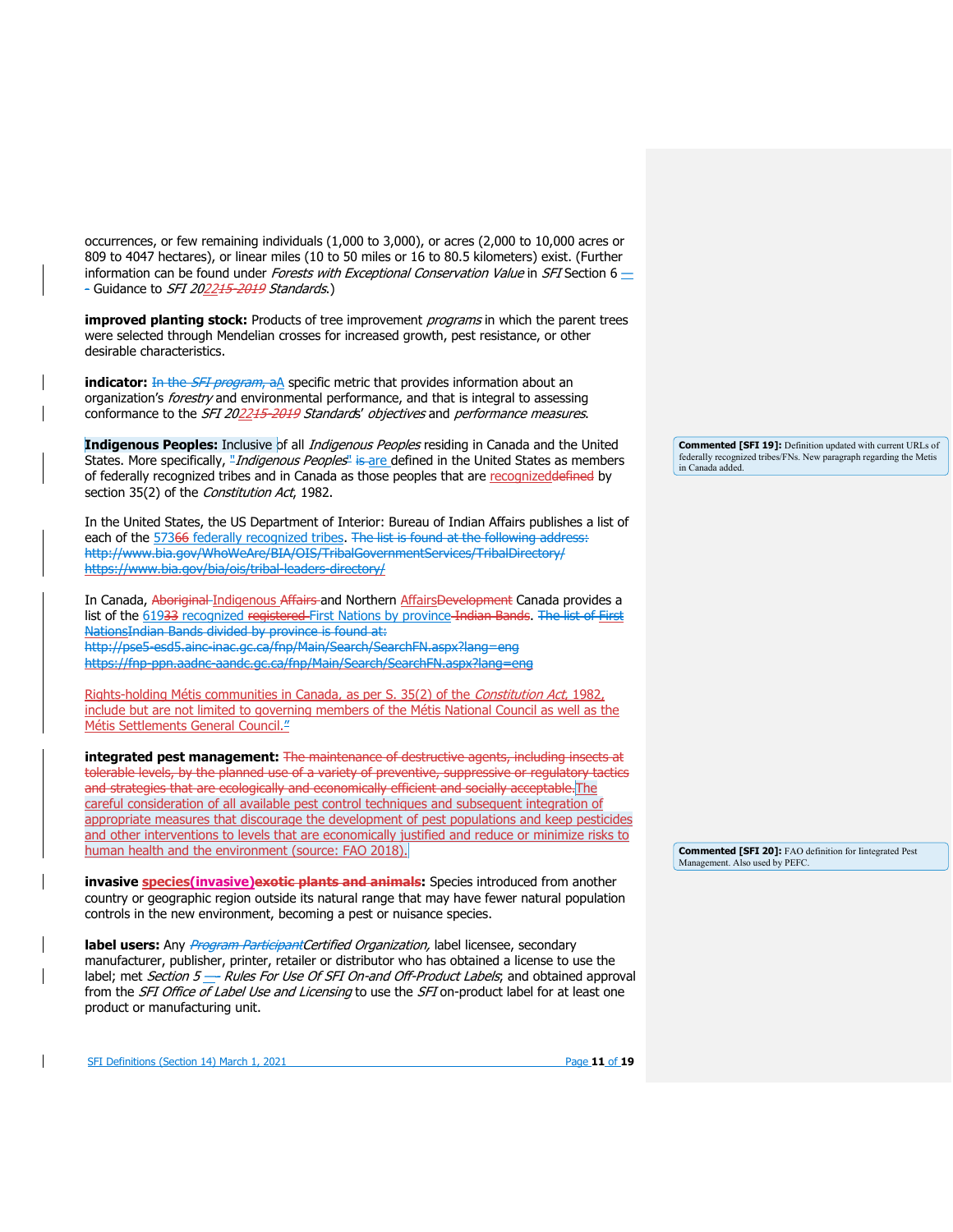**land classification:** The process of designating areas of land into classes or strata that are sufficiently homogeneous in their physical, vegetative and development attributes.

**landscape:** 1. A spatial mosaic of multiple ecosystems, landforms, and plant communities across a defined area irrespective of ownership or other artificial boundaries and repeated in similar form throughout. 2. An area of land characterized by:

- similar biogeoclimatic conditions that influence site potential;
- similar historical disturbance regimes that influence vegetation structure and species composition; and
- sufficient size to provide the range of *habitat* conditions for naturally occurring communities (except for a few megafauna with large spatial needs, e.g., wolves).

lead auditor: An *auditor* appointed to lead an *audit team*. Also referred to as an *audit team* leader (ISO 19011:201802, 3.149, note 1).

**least-toxic and narrowest-spectrum pesticide:** A chemical preparation used to control site-specific pests that *minimizes* impact to non-target organisms and causes the least impact to while meeting management objectives. The management objectives should consider the target pest, the degree of control needed, cost, and other issues, such as season and timing of application, rates and methods, terrain, forest conditions, and the presence or absence of water bodies.

**local** (when used in Objective 11<del>0</del> Forest Management Standard and Objective 4 Fiber Sourcing Standard): a level of government below federal, state or province such as county, district, city, township, municipality, town, or parish.

**long-term:** Extending over a relatively long time period - for the SFI 202245-2019 Standards, this means the length of one forest management rotation or longer.

**major nonconformity:** One or more of the SFI 202245-2019 Standard(s) performance measures or *indicators* has not been addressed or has not been implemented to the extent that a systematic failure of a *Certified Organization's -Program Participant'sCertified Organization's* SFI system to meet an SFI objective, performance measure or indicator occurs.

**management responsibilities on public lands:** Accountability for developing plans and translating public agencies' missions, goals, and *objectives* to an organized set of actions.

**minimize:** To do only that which is necessary and appropriate to accomplish the task or objective described.

**minor nonconformity:** An isolated lapse in SFI 202215-2019 Standard(s) program implementation which does not indicate a systematic failure to consistently meet an SFI objective, performance measure or indicator.

**mitigation:** Climate change mitigation consists of actions to limit the magnitude or rate of global warming and its related effects. This generally involves reductions in human emissions of greenhouse gases.

**Commented [SFI21]:** Edit from Oct 15 TG call.

**Commented [SFI 22]:** Definition for when local is used in a Forest Management Objective 10 & Fiber Sourcing Objective 4.

**Commented [SFI 23]:** New definition for Climate Smart Forestry Objective and guidance.

SFI Definitions (Section 14) March 1, 2021 **Page 12** of **19** Page **12** of **19**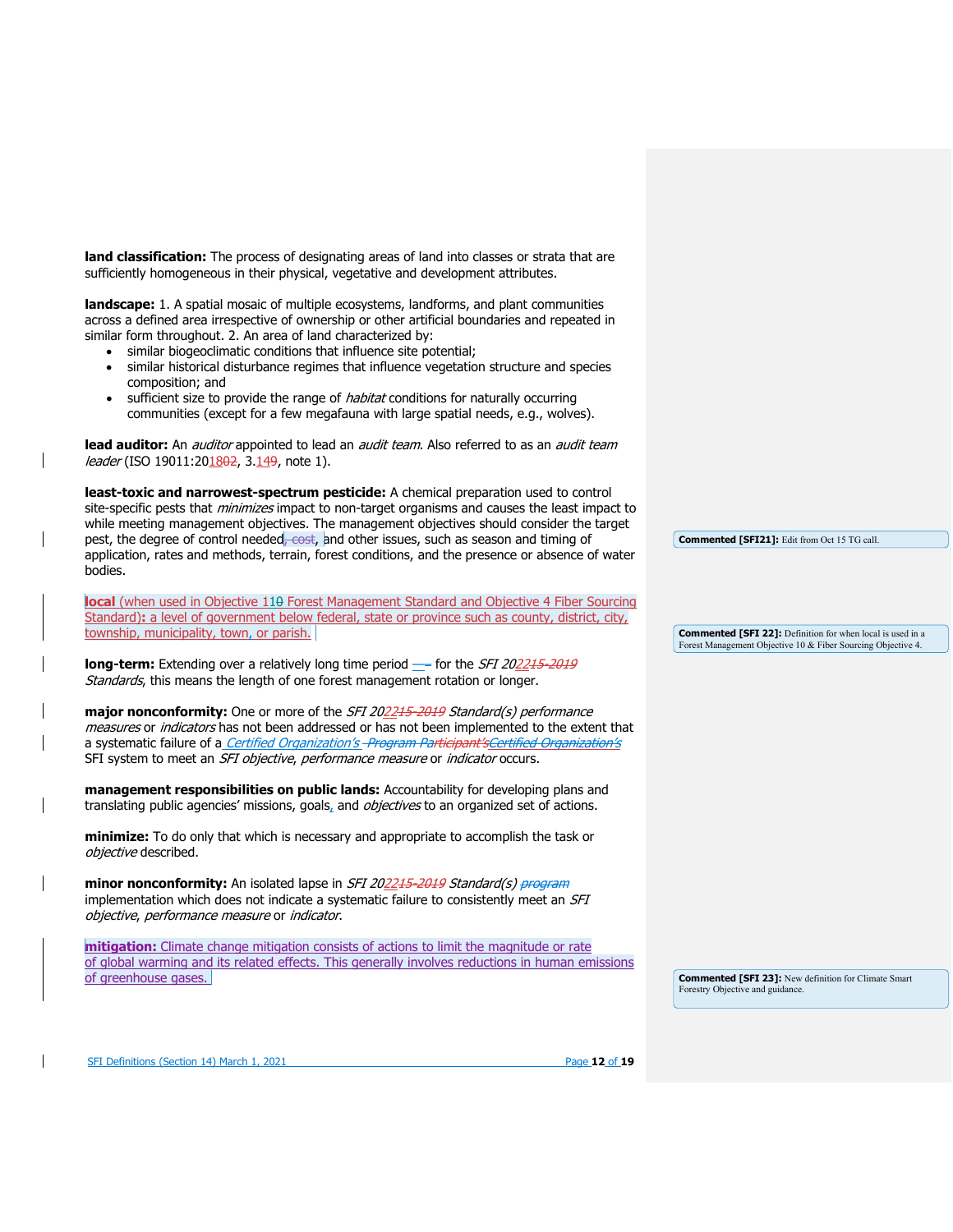**multi-site organization:** An organization having an identified central function (hereafter referred to as a central office  $-\rightarrow$  but not necessarily the headquarters of the organization) at which certain activities are planned, controlled, or managed and a network of local offices or branches (sites) at which such activities are fully or partially carried out.

native: Species of ecological communities occurring naturally in an ecological regionarea, as neither a direct or indirect consequence of recent human activity. (Ecological Regions of North America: Levels I-II)

**natural community:** Natural communities are combinations of *native* plants and animals that are regularly found together in particular settings. , where hHuman-caused disturbanceschanges to composition have been minimal, consistent withor the natural community has recovered from that historical disturbance regimes (e.g., prescribed fire), or the natural community has recovered from that disturbance, or the human-caused disturbance falls within the range of natural disturbance. (Adapted from NatureServeadopted from the US National Vegetation Classification).

**natural regeneration:** Establishment of a plant or a plant age class from natural seeding, sprouting, suckering, or layering.

**neutral sources:** Raw material that is not counted towards or against the calculation of the certified content percentages in chain-of-custody tracking or certified sourcing tracking in SFI Sections 3 and 4. Below are the acceptable neutral sources.

- Agricultural products (e.g., cotton or other non-wood fibers and biomass from wood fiber legally classified as agricultural by state, provincial or local government) and agricultural residues.
- Post-consumer recycled content and pre-consumer recycled content may be tracked as a neutral source when not making post-consumer or pre-consumer claims about the product.

**non-forested wetland:** A transitional area between aquatic and terrestrial ecosystems that does not support tree cover and is inundated or saturated for periods long enough to produce hydric soils and support hydrophytic vegetation.

**non-timber forest products (NTFPs):** Products derived from forests other than round wood or wood chips. Examples include, but are not limited to, seeds, fruits, nuts, honey, maple syrup, and mushrooms.

**objective:** In the SFI 202215-2019 Forest Management Standard and SFI 202215-2019 Fiber Sourcing Standard, a fundamental goal of sustainable forest management.

**Office of Label Use and Licensing:** Provides administrative support and oversight of the SFI on--product labeling *program*, and serves as the depository for *SFI 2022<del>15-2019</del> Standards* certificates SFI 202215-2019 Section 5 Onon-product label use certificates and PEFC ST 2002:202013 Chain of Custody of Forest Based Products-Requirements, February 14May 24, 202013 certificates, and other documents that must be submitted to receive approval for use of the SFI on-product labels and claims.

**old-growth forests:** A forested ecosystem distinguished by old trees and related structural attributes, such as tree size, down woody debris, canopy levels, and species composition.

**Commented [SFI 24]:** Definition moved from SFI Section 9 – Appendix 1: Audits of Multi-site Organizations.

**Commented [SFI25]:** Edit to add specificity to definition – linking to level I and II Ecoregions.

**Commented [SFI 26]:** New definition recommended by Forest Management Task Group. Adapted from the US National Vegetation Classification.

**Commented [SFI27]:** Edit to recognize that human-caused disturbance may be needed to maintain a 'natural community'.

**Commented [SFI 28]:** Edits to align with the NatureServe definition of *natural community*.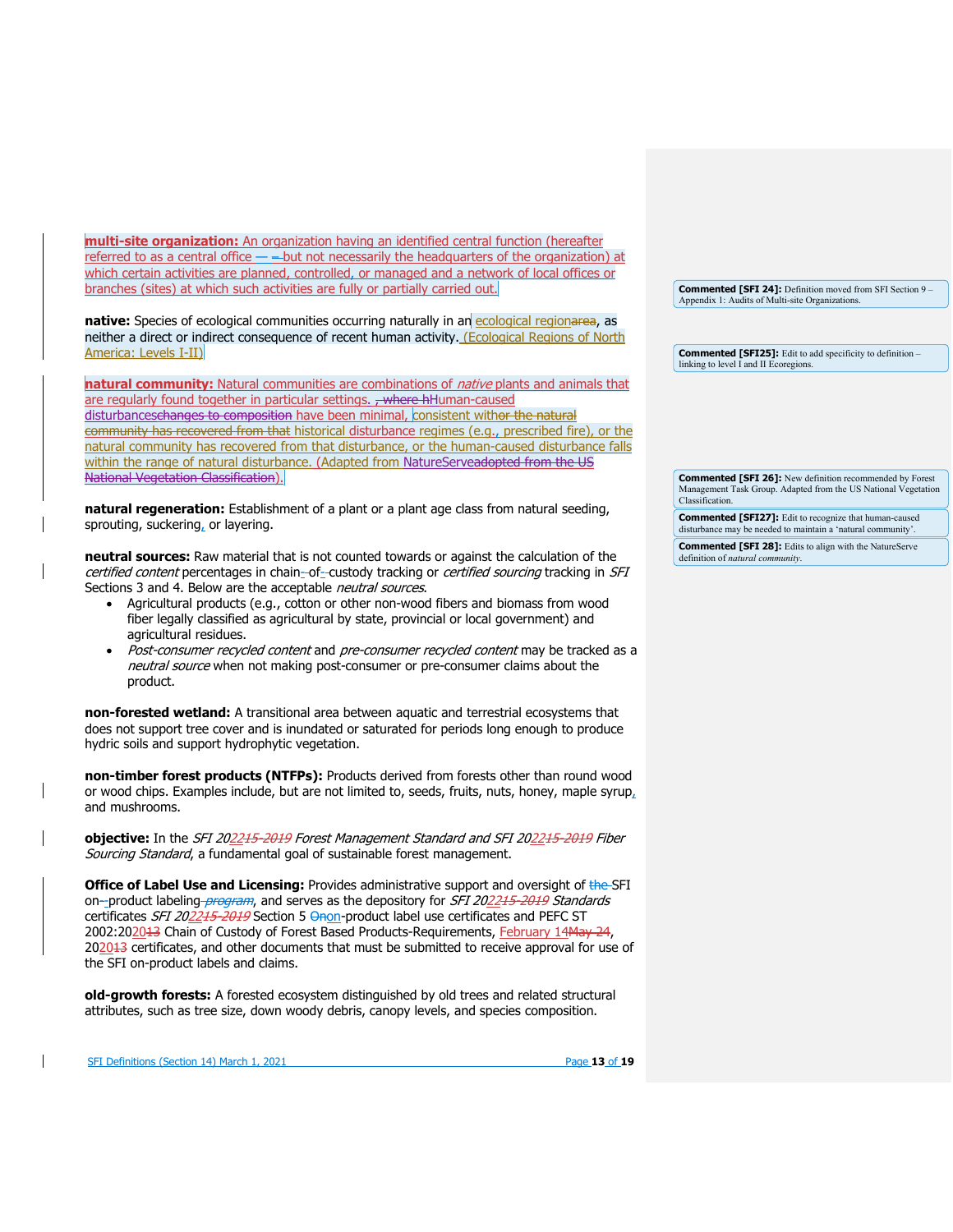SFI Definitions (Section 14) March 1, 2021 **Page 14** of **19** Page **14** of **19** Program Certified Organizations ParticipantsCertified Organizations should utilize a definition specific to their region and particular forest types. **origin:** The attributes of the raw material used in the product. This can be certified forest content, certified sourcing or pre-consumer or post-consumer recycled content. **organization**: Person or group of people that has its own functions with responsibilities, authorities, and relationships to achieve its objectives. **other credible chain- of- custody standards:** Standards capable of tracking fiber back to a forest certified to the SFI 2022 15-2019 Forest Management Standard, the SFI Small-Scale Forest Management Module for Indigenous Peoples, Families and Communities or other acceptable standards recognized by the **SFI programSFI**. They include: • PEFC ST 2002:202003 Chain of Custody of Forest Based Products-Requirements, February 14May 24, 202013 • Additional *programs* may apply for similar recognition or be recognized by the SFI programSFI in the future. The criteria used to assess other chain--of--custody standards can be found in SFI Section 4 (Appendix 3). **other wood supplier:** A person who or organization that infrequently supplies wood fiber on a small scale, such as farmers and small-scale land-clearing operators. **outsourcing:** Practice of activities relevant for an *organization's* chain--of--custody being performed by another legal entity, without continuous supervision or control from the organization. Not considered as outsourcing are transportation, (un-)loading and warehousing of materials/products, unless there is a risk that materials with different material categories or certified content are mixed with each other. **performance measure:** In the *SFI program*, a<sub>n</sub> means of judging whether an *objective* has been fulfilled. **planting:** The establishment of a group or stand of young trees created by direct seeding or by planting seedlings or plantlets. **policy:** A written statement of commitment to meet an *objective* or to implement a defined program or plan to achieve an objective or outcome. **practice(s)**: the actual application or use of an idea, belief, or method, as opposed to theories relating to it. **post-consumer recycled content**: Material generated by households or by commercial, industrial and institutional facilities in their role as end users of the product, which can no longer be used for its intended purpose. Forest and tree-based material generated by households or by commercial, industrial and institutional facilities in their role as end-users of the product which can no longer be used for its intended purpose. This includes returns of material from the distribution chain and material from salvage from demolition Any claims about *post-consumer recycled content* by *- Certified Organizations Certified* Organizations - Program Participants or label users shall be accurate and consistent with **Commented [SFI 29]:** PEFC definition, ST 1003. **Commented [SFI 30]:** Definition adapted from PEFC 2002- 2020 CoC Standard definition for Outsourcing. The CoC Task Group determined this was a more complete definition. **Commented [SFI 31]:** New definition to clarify the use of a frequently used term in the Standards. **Commented [SFI 32]:** Moved from underneath the *certified sourcing* definition. **Commented [SFI 33]:** PEFC Definition from ST 2002. The CoC Task Group determined this was a more complete definition. **Commented [SFI 34]:** Added to the PEFC definition to capture materials from salvage of buildings.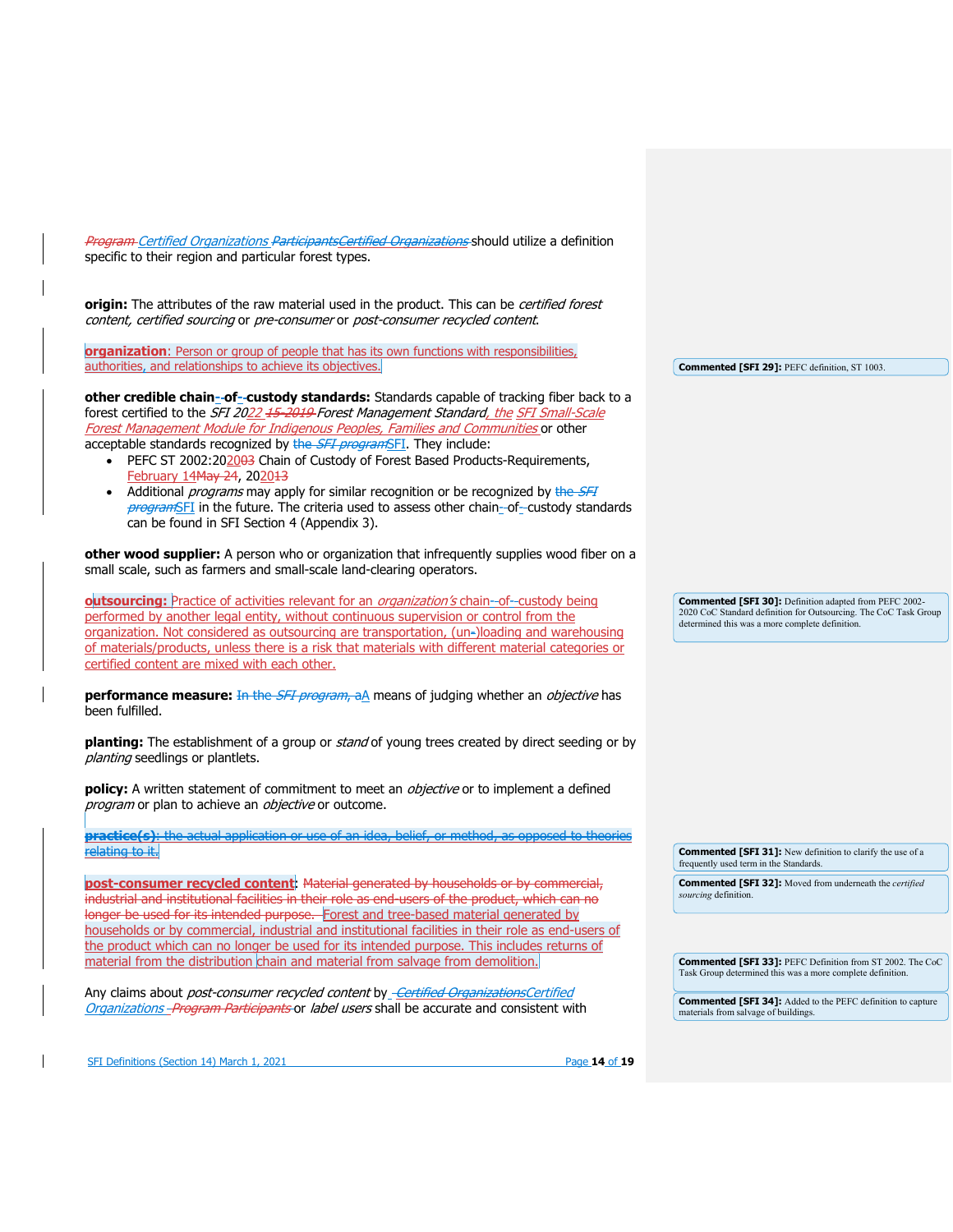applicable law. Certified OrganizationsCertified Organizations - Program Participants and label users are encouraged to consult the U.S. Federal Trade Commission's guidelines on environmental claims in product advertising and communication and the guidelines on environmental labeling and advertising issued by the Fair Business Practices Branch of Industry Canada's Competition Bureau, as appropriate, and to seek additional information and direction from national accreditation bodies, national standards bodies and national, state and provincial consumer protection and competition laws.

**practice(s)**: The actual application or use of an idea, belief, or method, as opposed to theories relating to it.

**pre-consumer recycled content:** Material diverted from the waste stream during a manufacturing process. It does not include materials such as rework, regrind or scrap generated in a process and capable of being reclaimed within the same process. Forest and treebased material recovered from waste during a manufacturing process. Excluded is reutilization of materials such as rework, regrind or scrap generated in a process and capable of being reclaimed within the same process that generated it. Excluded are by-products resulting from primary production processes, such as sawmilling by-products (sawdust, chips, bark, etc.) or forestry residues (bark, chips from branches, roots, etc.) as they are not considered waste.

Any claims about *pre-consumer recycled content* by *Certified OrganizationsCertified* Organizations - Program Participants or label users shall be accurate and consistent with applicable law. Certified Organizations Certified Organizations Program Participants and label users are encouraged to consult the U.S. Federal Trade Commission's guidelines on environmental claims in product advertising and communication and the guidelines on environmental labeling and advertising issued by the Fair Business Practices Branch of Industry Canada's Competition Bureau, as appropriate, and to seek additional information and direction from national accreditation bodies, national standards bodies and national, state and provincial consumer protection and competition laws.

**primary producers:** Manufacturing units that manufacture forest products and source 50% percent or more (by weight) of their wood-based raw materials directly from *primary sources*. Primary producers can include companies that manufacture roundwood, wood chips, and/or composite products.

**primary sources:** Roundwood (logs or pulpwood) and wood chips. Wood chips include:

- Field Manufactured Chips chips produced from roundwood in the forest. • Primary Chips — chips produced from roundwood other than in the forest or as
- residuals from production of other wood products.
- Mill Residual Chips chips produced from slabs or other residuals from a primary operation.

**principle:** In the *SFI program*, tThe vision and direction for sustainable forest management as embodied in the *principles* of the SFI 202215-2019 Standards.

**product group:** Set of products manufactured or traded in the specified processes which are covered by the organization's chain of custody. *Product groups* can cover several sites.

**Commented [SFI 35]:** New definition to clarify the use of a frequently used term in the Standards.

**Commented [SFI 36]:** Aligns with PEFC Definition from ST 2002. The CoC Task Group determined this was a more complete definition.

**Commented [SFI 37]:** Taken from PEFC definition of "product group".

SFI Definitions (Section 14) March 1, 2021 **Page 15** of **19** Page **15** of **19**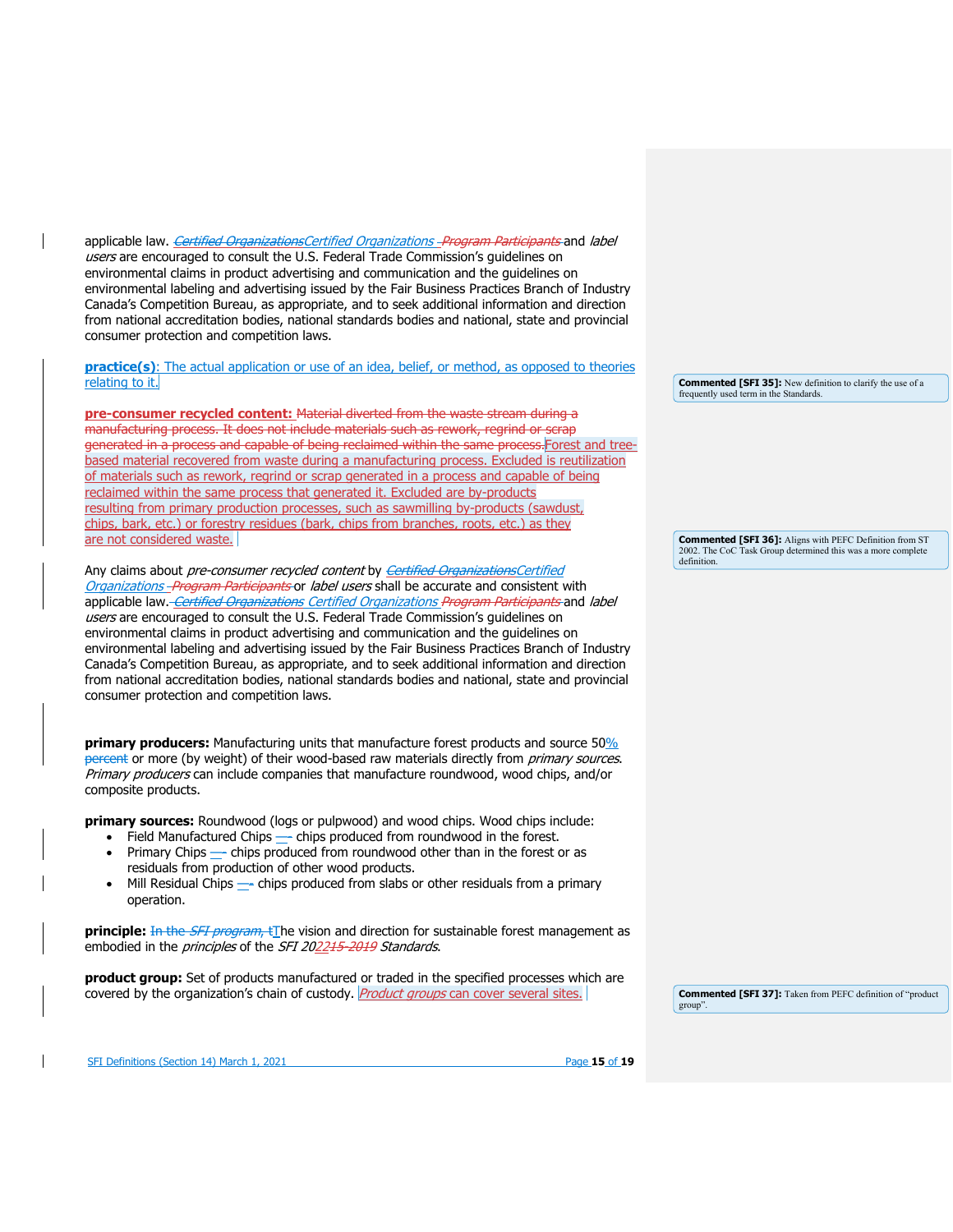**productivity:** The inherent capacity of a particular site or ecosystem to produce a crop or tree stand, often measured in volume or height.

**program:** An organized system, process or set of activities to achieve an *objective* or performance measure.

**protection (or protect):** Maintenance of the status or integrity, over the *long term*, of identified attributes or values including management where appropriate and giving consideration toconsidering historical disturbance patterns, fire risk and forest health when determining appropriate *conservation* strategies.

**public land:** SFI-certified land Land enrolled in the *SFI program* that is owned or administratively managed by a government entity (federal, state, provincial, county<sub>4</sub> or local), excluding easements or other encumbrances held by a government entity on private land.

**purchased stumpage:** Standing timber under a contractual agreement that gives the Certified Organization Certified OrganizationProgram Participant the right and obligation to harvest the timber.

**qualified logging professional:** A person with specialized skills in timber harvesting gained through experience or formal training who has successfully completed *wood producer* training programs and continued education requirements recognized by SFI Implementation Committees as meeting the spirit and intent of *performance measure* under Objective 11 in the SFI 202245-2019 Forest Management Standard or Objective 6 in the SFI 202215-2019 Fiber Sourcing Standard.

- a.  $\frac{a}{2}$  Each crew must include a *qualified logging professional* who (1) has completed the *SFI Implementation Committee* approved *wood producer* training *program*; (2) is an owner of, employee of, or contracted by the *wood producer*; (3) has direct responsibility and is on-site regularly to consistently carry out the roles and responsibilities of the qualified logging professional under the SFI 202215-2019 Standard(s) (e.g., safety, protection of soils, streams, and other water bodies).<br>b. b. e. All of the components of an SEL *Implementation*
- All of the components of an SFI Implementation Committee approved wood producer training program could take several years to carry out. To be considered a qualified logging professional, an individual must complete the required training appropriate to their level of responsibility (e.g., owner, supervisor, employee) within the specified time period required by their SFI Implementation Committee. SFI Implementation Committees have the flexibility to require different training requirements for owners of logging businesses versus training requirements for other employees (e.g., supervisors). Once classified as a qualified logging professional, the individual must complete the required *SFI Implementation Committee* maintenance training within the prescribed time period to retain their status as a qualified logging professional.

**qualified resource professional:** A person who by training and experience can make forest management recommendations. Examples include foresters, soil scientists, hydrologists, forest engineers, forest ecologists, fishery and *wildlife* biologists or technically trained specialists in such fields.

**recycled content:** Pre-consumer recycled content and post-consumer recycled content.

**Commented [SFI 38]:** Forest Management Task Group developed this edit to the definition to strengthen requirements where 'protect' is used and where it has the same intent as 'protection'.

**Commented [SFI 39]:** Edits as per Fiber Souring Task Group logger training discussions.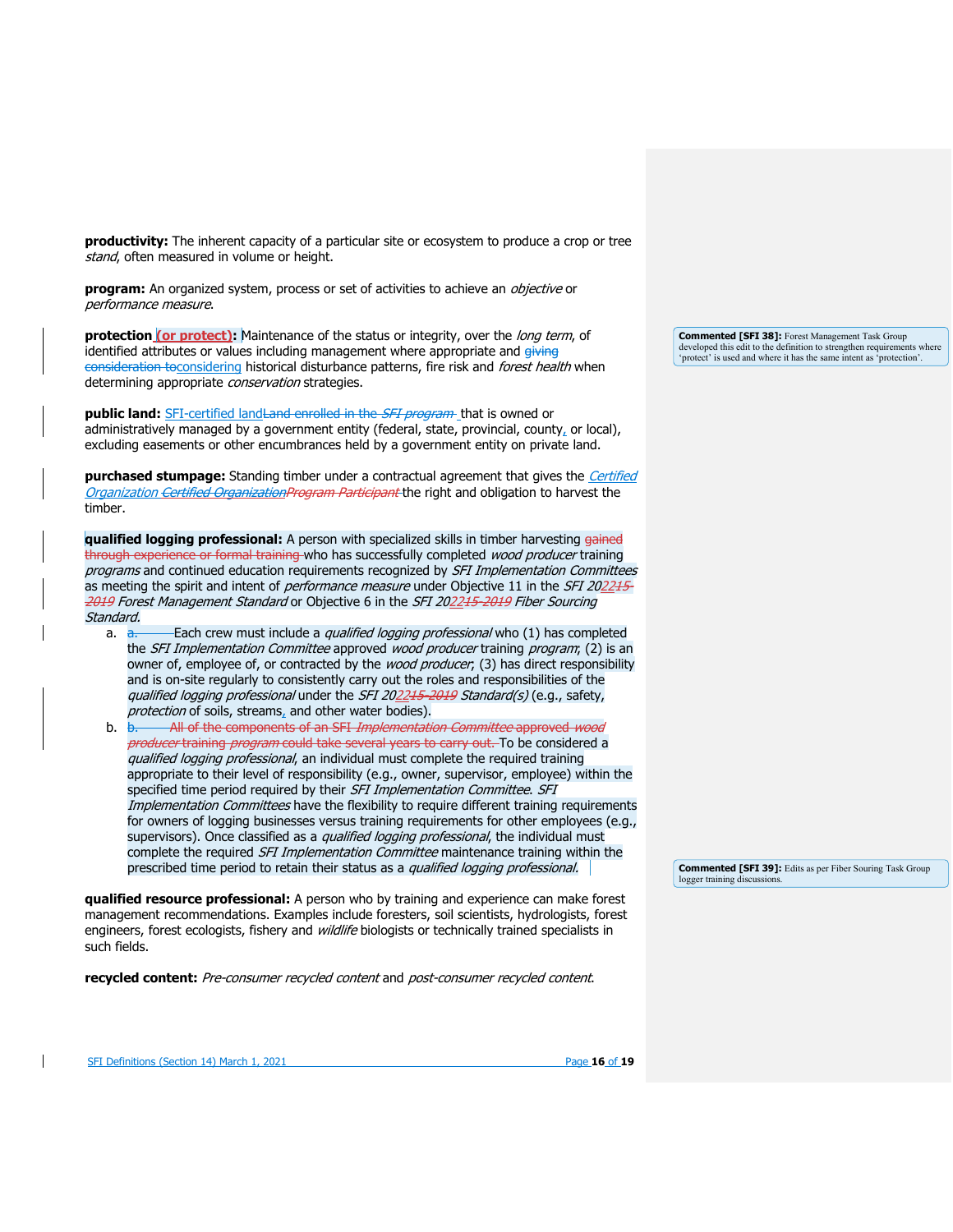**reforestation:** The reestablishment of forest cover either naturally or by seeding or planting of seedlings.

**riparian area:** Transition zone characterized by vegetation or geomorphology adjacent to rivers, streams, lakes, wetlands, and other water bodies.

**secondary producers:** Manufacturing units that produce forest products and source 50% percent or more (by weight) of their wood-based raw materials from *secondary sources*. Secondary producers can include manufacturers of finished forest products, such as plywood, furniture, windows, magazines, printers or catalogs, and manufacturers using market pulp.

**secondary sources:** Semi-finished solid wood, paper, market pulp, recycled wood fiber, or composite products obtained from a primary producer and/or a secondary producer.

**SFI certification:** A systematic and documented verification process to obtain and evaluate evidence objectively to determine whether a Certified Organization conforms to the requirements of SFI 2022 Standards and Rules.

**SFI Implementation Committee:** A state, provincial, or regional committee organized by Certified Organizations to facilitate or manage the programs and alliances that support the growth of SFI certification, including sustainable forest management.

**SFI Small-Scale Forest Management Module for Indigenous Peoples, Families and Communities:** The principles, policies, objectives, performance measures and indicators that detail specific forest management requirements for Certified Organizations.

**SFI 2015-20192022 Audit Procedures and Auditor Qualifications and Accreditation:** The *principles* and guidelines that detail specific requirements to *Program ParticipantsCertified* OrganizationsCertified Organizations-and certification bodies for conducting audits to the SFI 2022 15-2019 Forest Management, Fiber Sourcing and Chain-of-Custody Standards.

**SFI 2022 Certified Sourcing Standard:** The requirements that detail processes for the use of the SFI Certified Sourcing label and claims.

**SFI 2015-20192022 Chain of Chain-of-Custody Standard:** The requirements that detail processes for tracking fiber content from *certified forest content, recycled contentcontent*, and certified sourcing.

**SFI 2015-20192022 Fiber Sourcing Standard:** The principles, objectives, performance measures and *indicators* that detail specific *fiber sourcing* requirements for *Program* ParticipantsCertified OrganizationsCertified Organizations.

**SFI 2015-20192022 Forest Management Standard:** The principles, policies, objectives, performance measures and indicators that detail specific forest management requirements for Program ParticipantsCertified OrganizationsCertified Organizations.

**SFI Small-Scale Forest Management Module for Indigenous Peoples, Families and Communities:** 

The *principles, policies, objectives, performance measures* and *indicators* that detail specific forest management requirements for Certified Organizations.

SFI Definitions (Section 14) March 1, 2021 Page **17** of **19**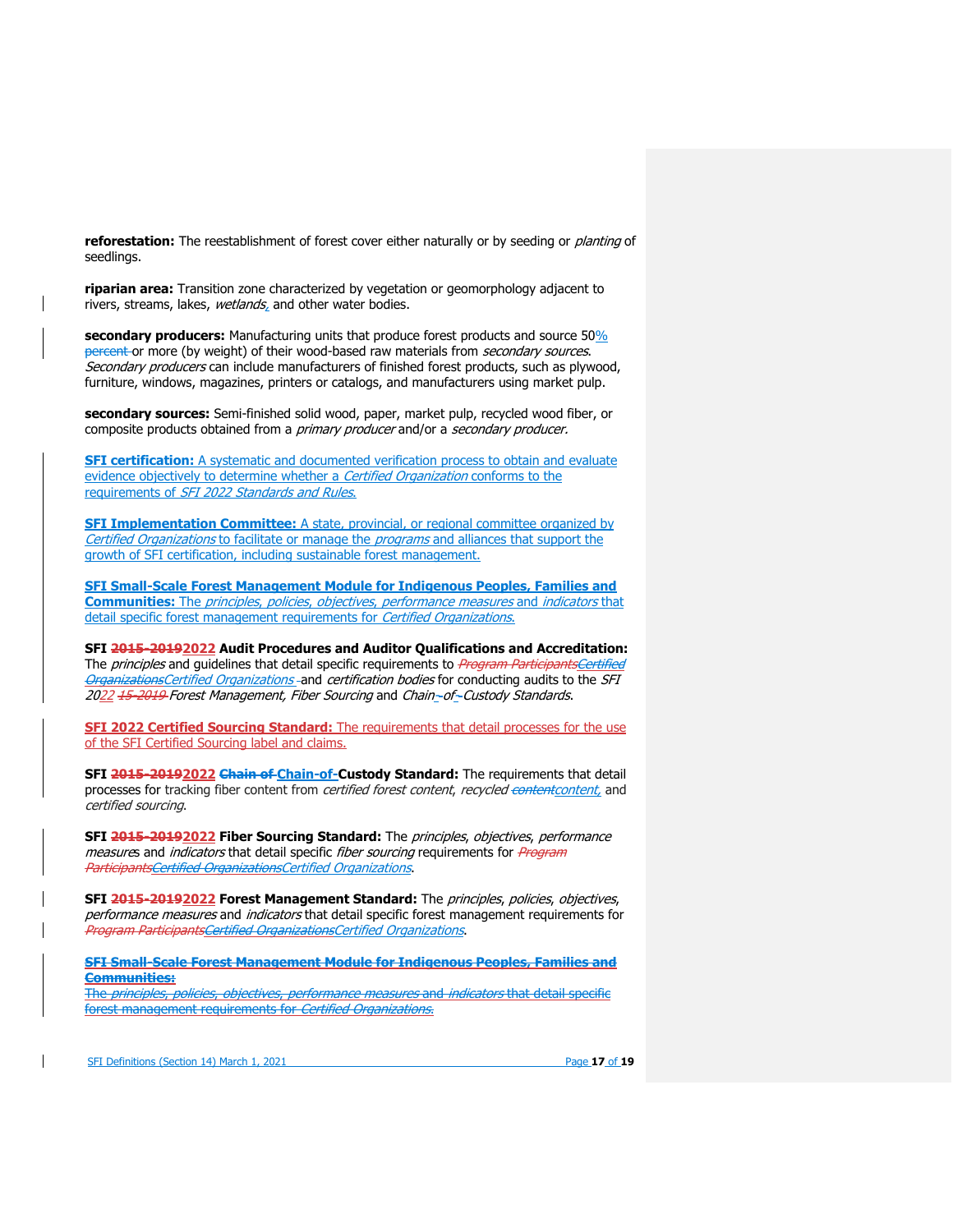**SFI certification:** A systematic and documented verification process to obtain and evaluate evidence objectively to determine whether a Program Participant's Certified Organization's SFI program conforms to the requirements of SFI 202215-2019 Standards and Rules.

**SFI Implementation Committee (SIC):** A state, provincial, or regional committee organized by SFI Program ParticipantsCertified Organizations to facilitate or manage the programs and alliances that support the growth of the *SFI program*, including sustainable forest management.

**silviculture:** The art and science of controlling the establishment, growth, composition, health, and quality of forests and woodlands to meet the diverse needs and values of landowners and society on a sustainable basis.

site: A site is a permanent location where an organization carries out work or a service.

**skid trail:** A temporary path through the woods to transport felled trees or logs to a collection area for further transportation.

soil health: the continued capacity of soil to function as a vital living ecosystem that sustains plants, animals, and humans. (USDA)

**special sites:** Sites that include geologically unique or culturally important features.

stakeholder: A person, group, community or *organisationorganization* with an interest in the subject of the standard.

**stand:** A contiguous group of trees sufficiently uniform in age, composition, and structure, and growing on a site of sufficiently uniform quality, to be a distinguishable unit.

**sustainable forestry:** To meet the needs of the present without compromising the ability of future generations to meet their own needs by practicing a land stewardship ethic that integrates reforestation and the managing, growing, nurturing, and harvesting of trees for useful products and ecosystem services such as the conservation of soil, air and water quality, carbon, biological diversity, wildlife and aquatic habitats, recreation, and aesthetics.

**Sustainable Forestry Initiative Inc. (SFI):** SFI Inc. is a 501c(3) non-profit charitable organization, and is solely responsible for maintaining, overseeing and improving the Sustainable Forestry Initiative *program. SFI Inc.* directs all elements of the Sustainable Forestry Initiative *program*-including the SFI Standard(s), including forest management, fiber sourcing, and chain-of-custody certifications, and labeling and marketing. SFI Inc. is overseen by a three-chamber board of directors representing social, environmental, and economic sectors.

**technical expert:** A person who provides specific knowledge or expertise to the *audit team*  $(ISO 19011 201802, 3.160).$ 

**third-party certification:** An assessment of conformance to the *SFI 2022<del>15-2019</del> Standards* and Rules-conducted according to the requirements of SFI Section 9 SFI 2015-2019 Audit Procedures and Auditor Qualifications and Accreditation, and ISO 19011 by a qualified certification body.

**Commented [SFI 40]:** Definition moved from SFI Section 9 – Appendix 1: Audits of Multi-site Organizations.

**Commented [SFI 41]:** New definition from USDA as per Forest Management Task Group.

**Commented [SFI 42]:** Adapted from PEFC definition for stakeholder, PEFC ST 1003.

SFI Definitions (Section 14) March 1, 2021 Page **18** of **19**